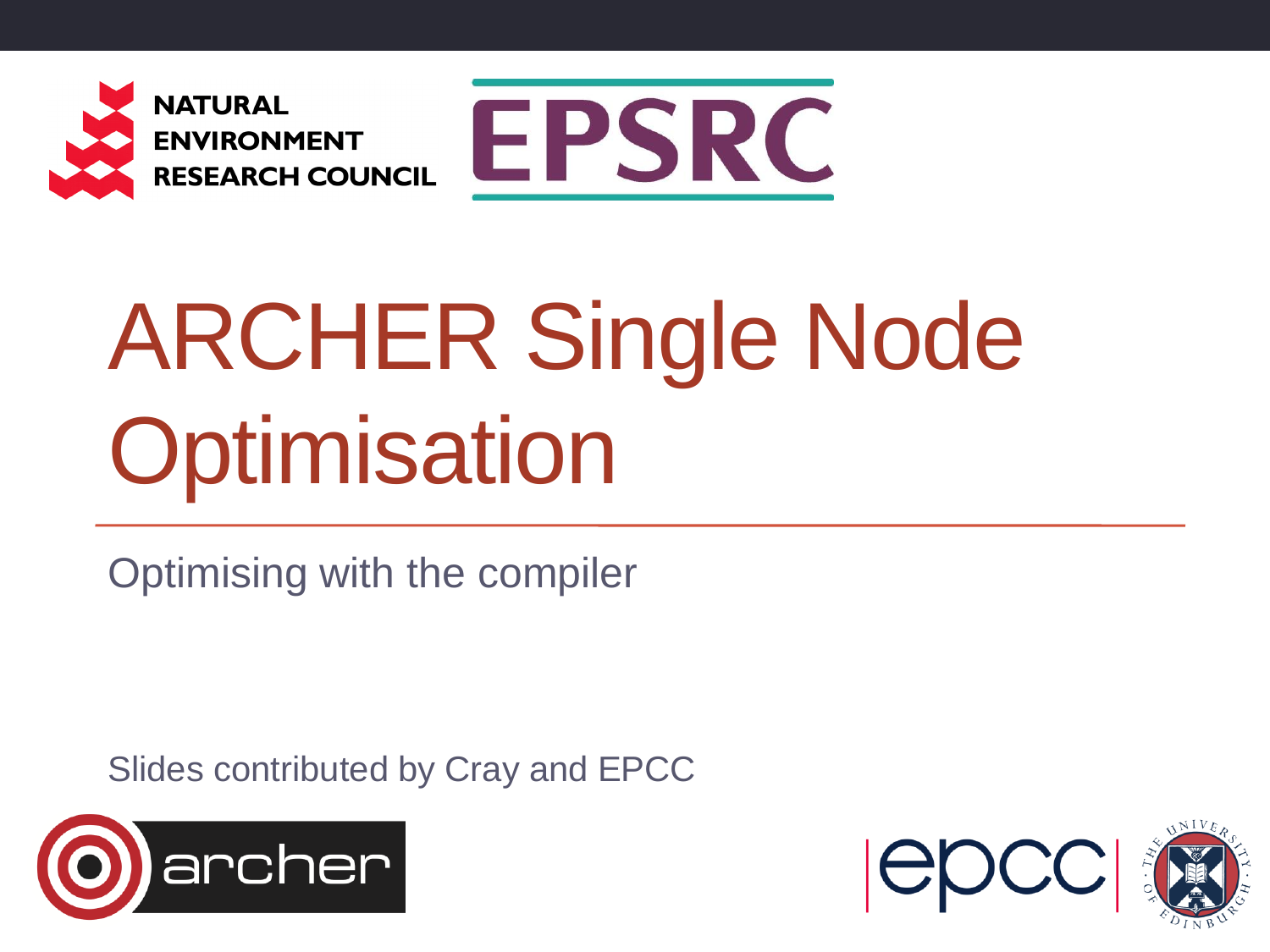#### **Overview**

- Introduction
- Optimisation techniques
	- compiler flags
	- compiler hints
	- code modifications
- Optimisation topics
	- locals and globals
	- conditionals
	- data types
	- CSE
	- register use and spilling
	- loop unrolling/pipelining
	- inlining



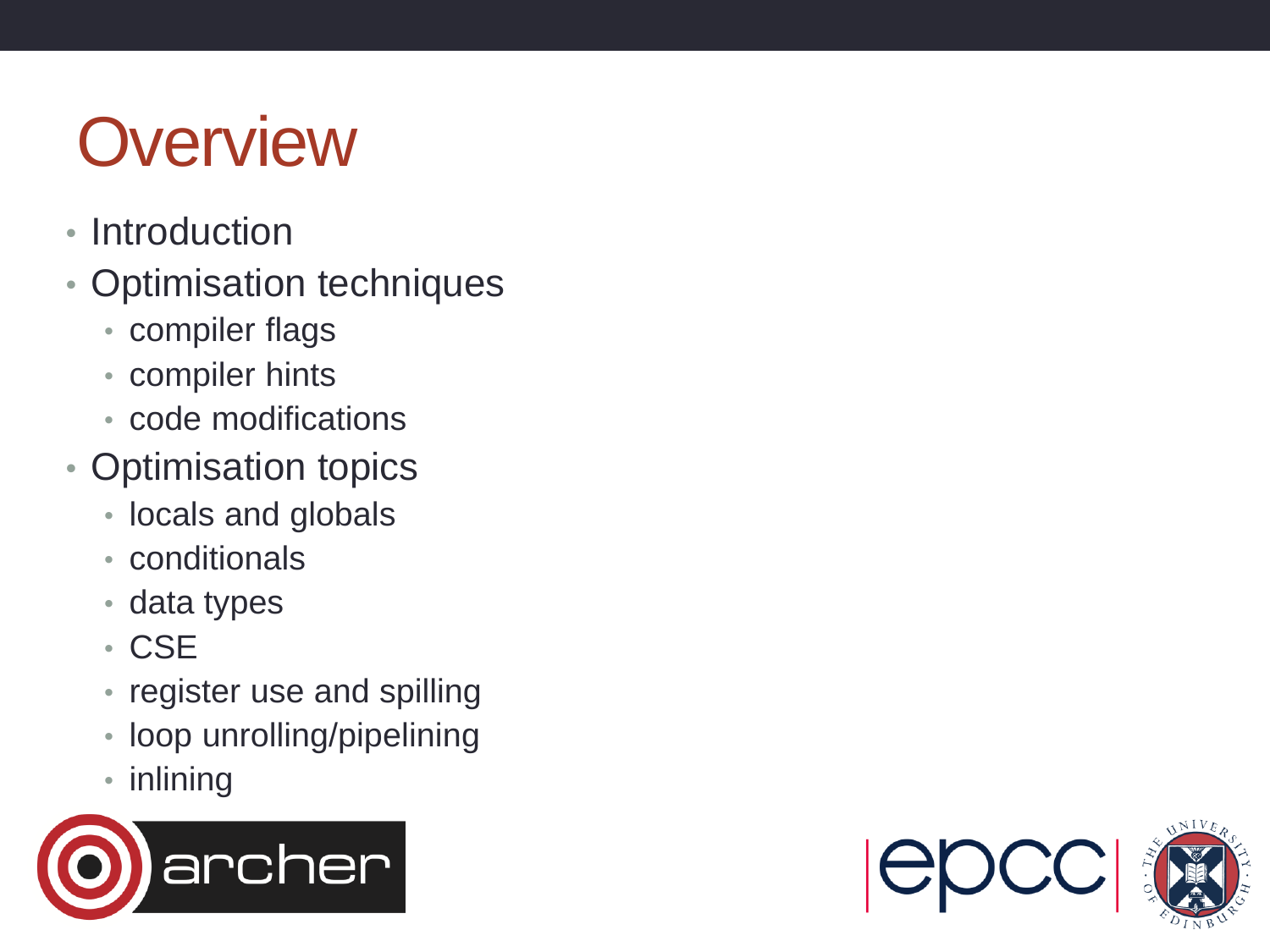#### Introduction

- Unless we write assembly code, we are always using a compiler.
- Modern compilers are (quite) good at optimisation
	- memory optimisations are an exception
- Usually much better to get the compiler to do the optimisation.
	- avoids machine-specific coding
	- compilers break codes much less often than humans
- Even modifying code can be thought of as "helping the compiler".



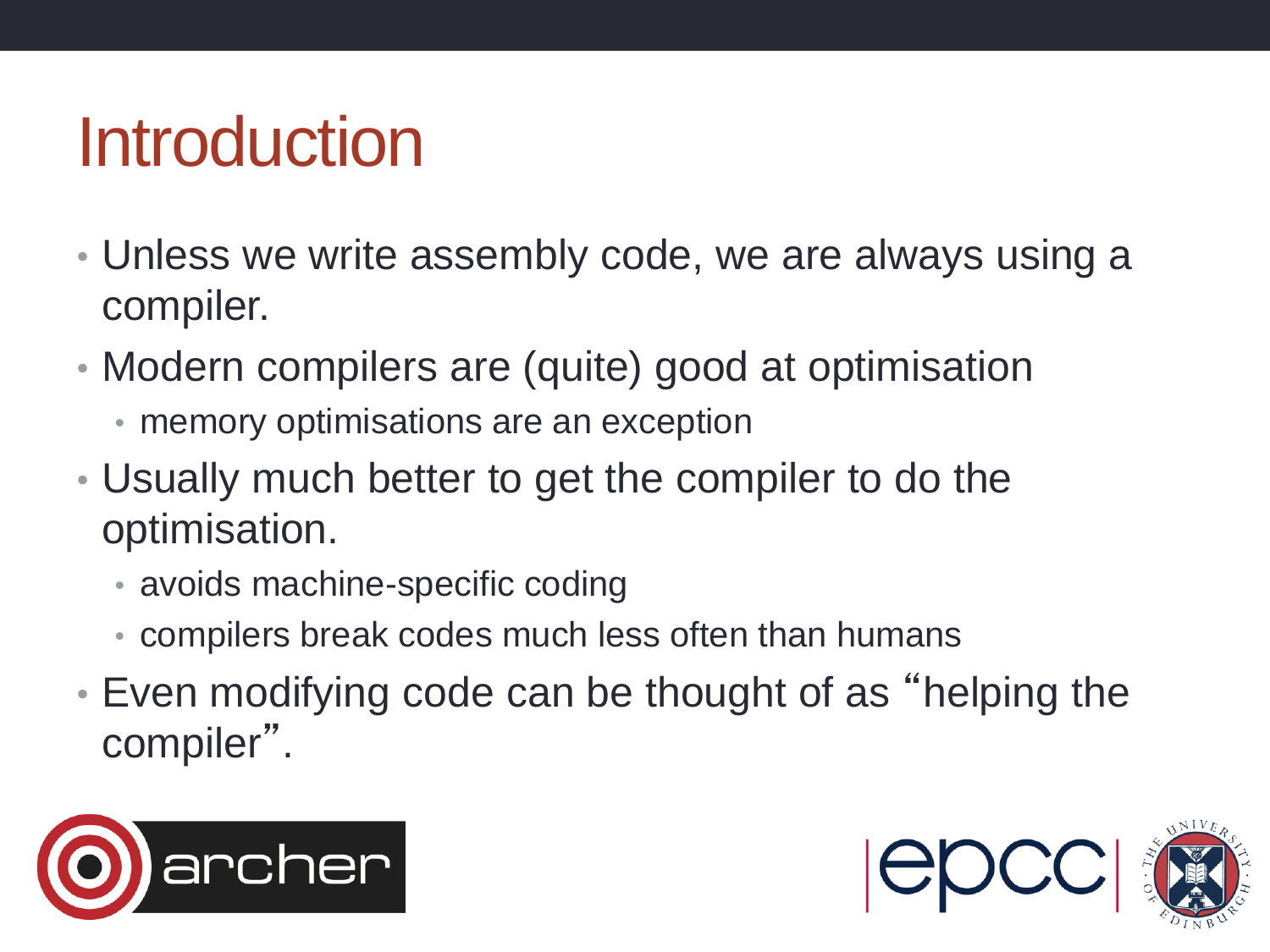# Compiler flags

- Typical compiler has hundreds of flags/options.
	- most are never used
	- many are not related to optimisation
- Most compilers have flags for different levels of general optimisation.
	- **-O1**, **-O2**, **-O3**,....
- When first porting code, switch optimisation off.
	- only when you are satisfied that the code works, turn optimisation on, and test again.
	- but don't forget to use them!
	- also don't forget to turn off debugging, bounds checking and profiling flags...



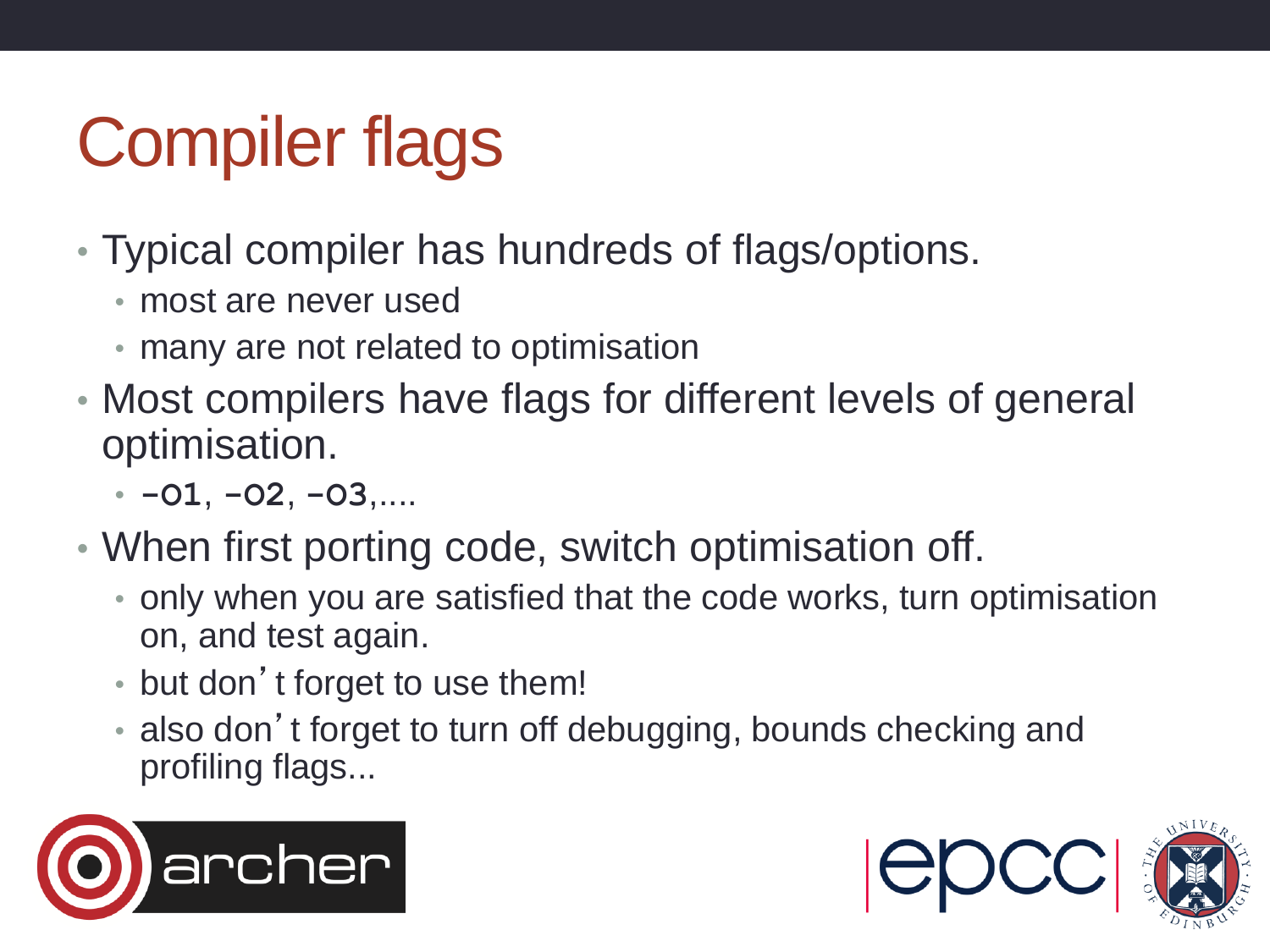# Compiler flags (cont.)

- Note that highest levels of optimisation may
	- break your code.
	- give different answers, by bending standards.
	- make your code go slower.
- Always read documentation carefully.
- Isolate routines and flags which cause the problem.
	- binary chop
	- one routine per file may help



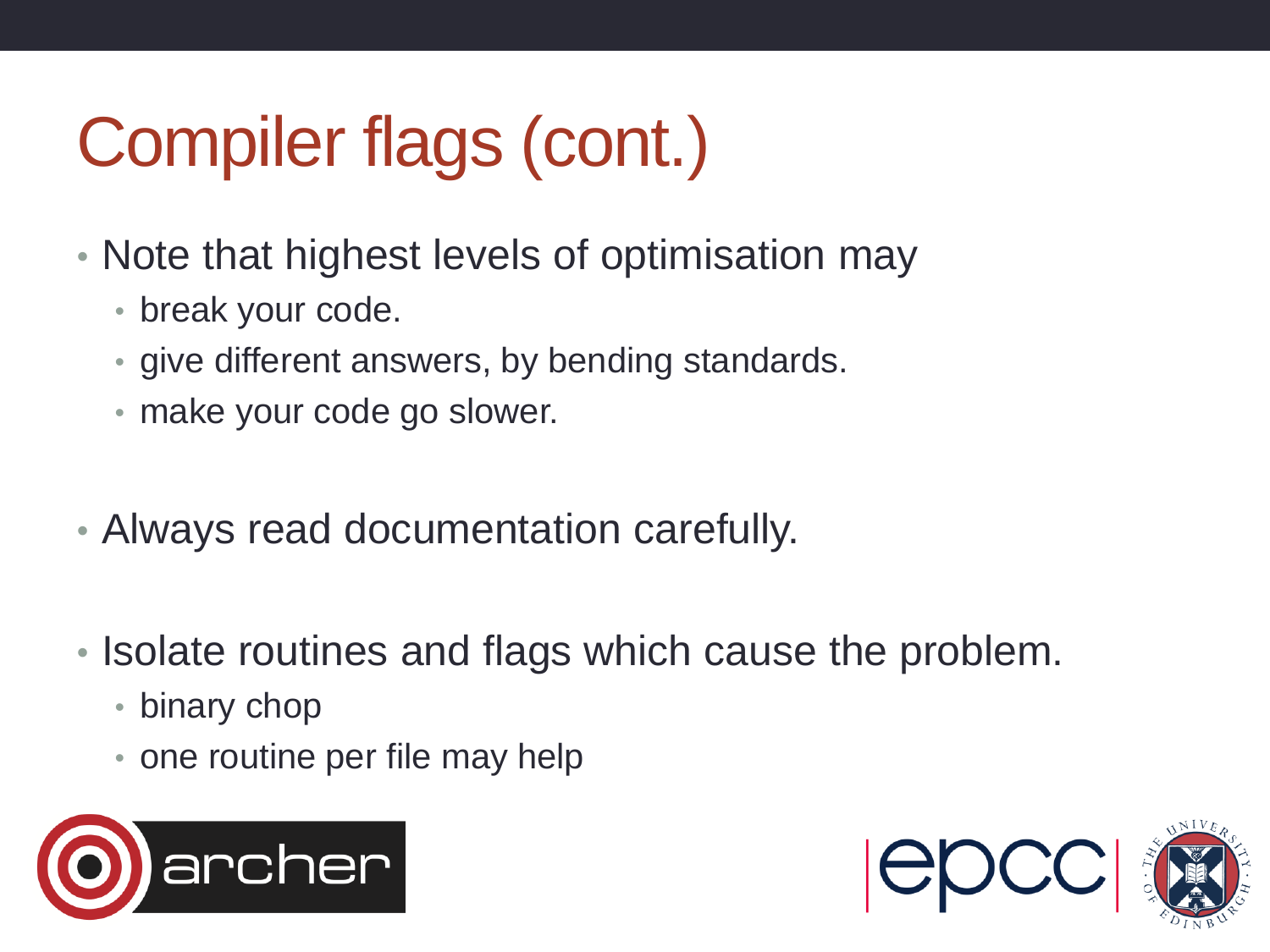# Compiler flags (cont.)

- Many compilers are designed for an instruction set architecture, not one machine.
	- flags to target ISA versions, processor versions, cache configurations
	- defaults may not be optimal, especially if cross-compiling
- Some optimisation flags may not be part of **-O***n*
	- check documentation
	- use sparingly (may only be beneficial in some cases)



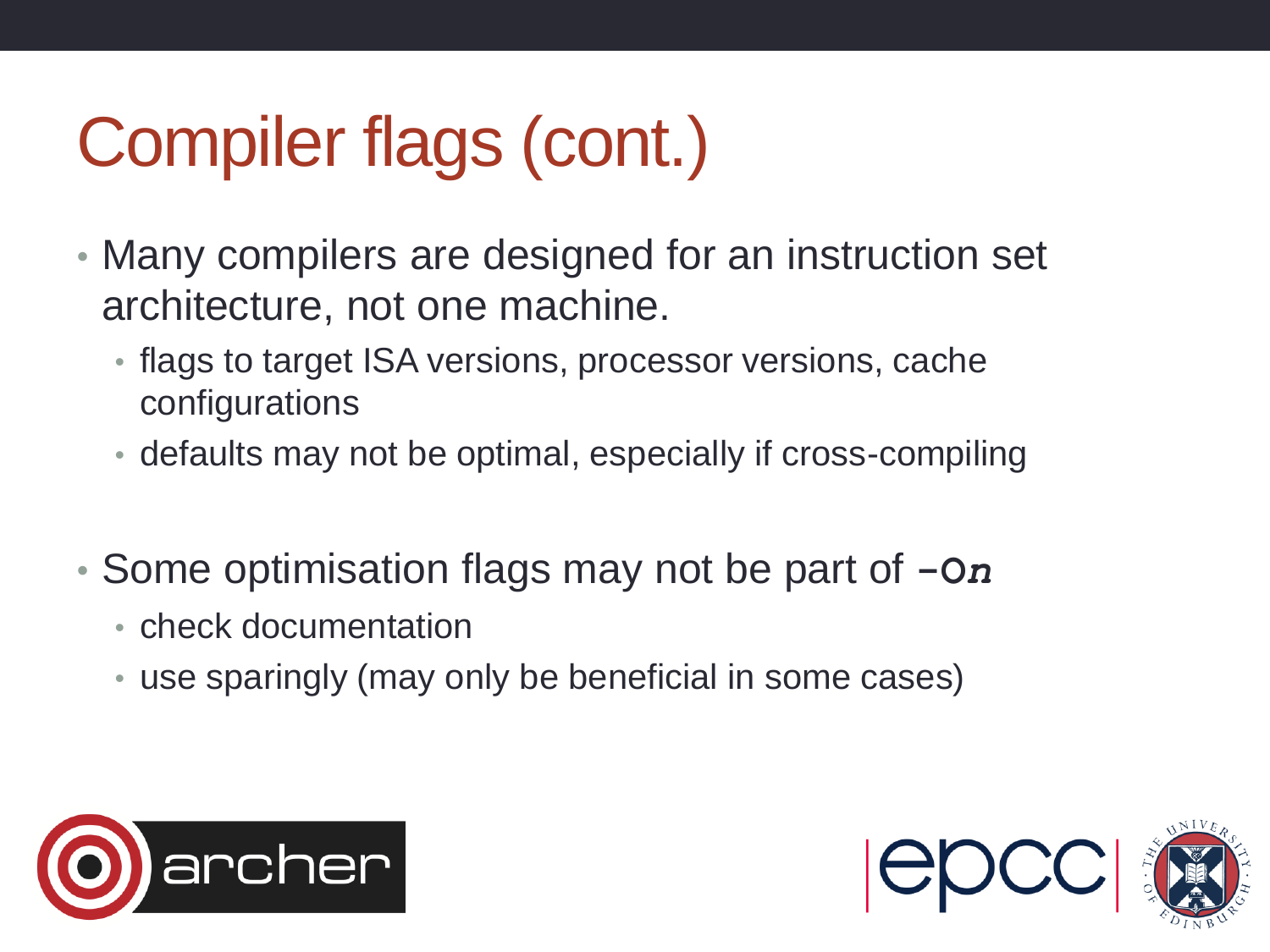# Compiler hints

- A mechanism for giving additional information to the compiler, e.g.
	- values of variables (e.g. loop trip counts)
	- independence of loop iterations
	- independence of index array elements
	- aliasing properties
- Appear as comments (Fortran), or preprocessor pragmas (C)

• don't affect portability



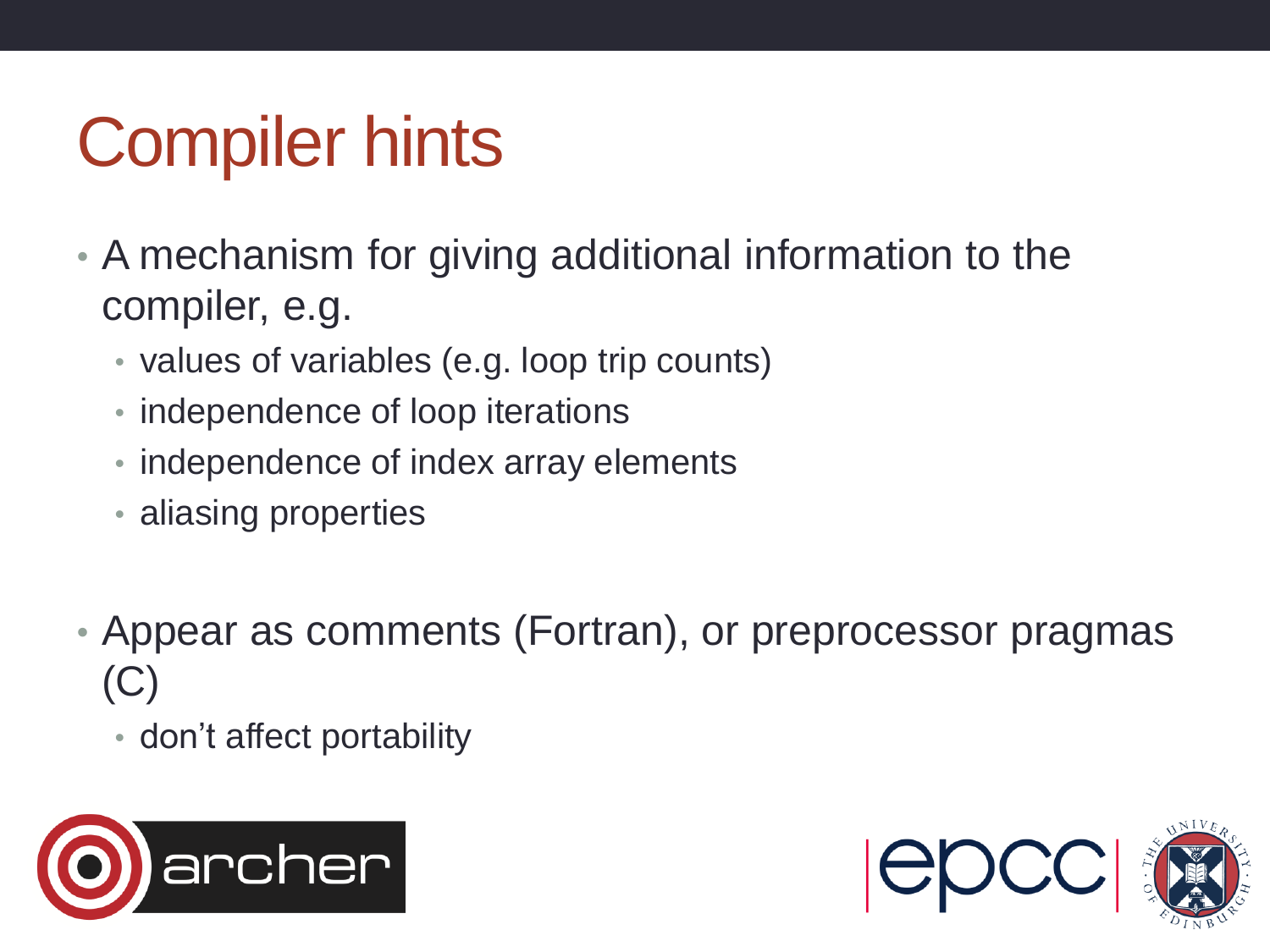#### Incremental compilation

- Compilers can only work with the limited information available to them.
- Most compilers compile code in an incremental fashion
	- Each source file is compiled independently of each other.
		- Most compilers ignore all source files other than those specified on the command line (or implicitly referenced via search paths, e.g. include files)
	- Routines from other source files treated as "black-boxes"
		- Make worst case assumptions based on routine prototype.
- You can help by providing more information
	- Information in routine prototypes
		- INTENT, PURE, const, etc.
	- Compiler hints
	- Command line flags



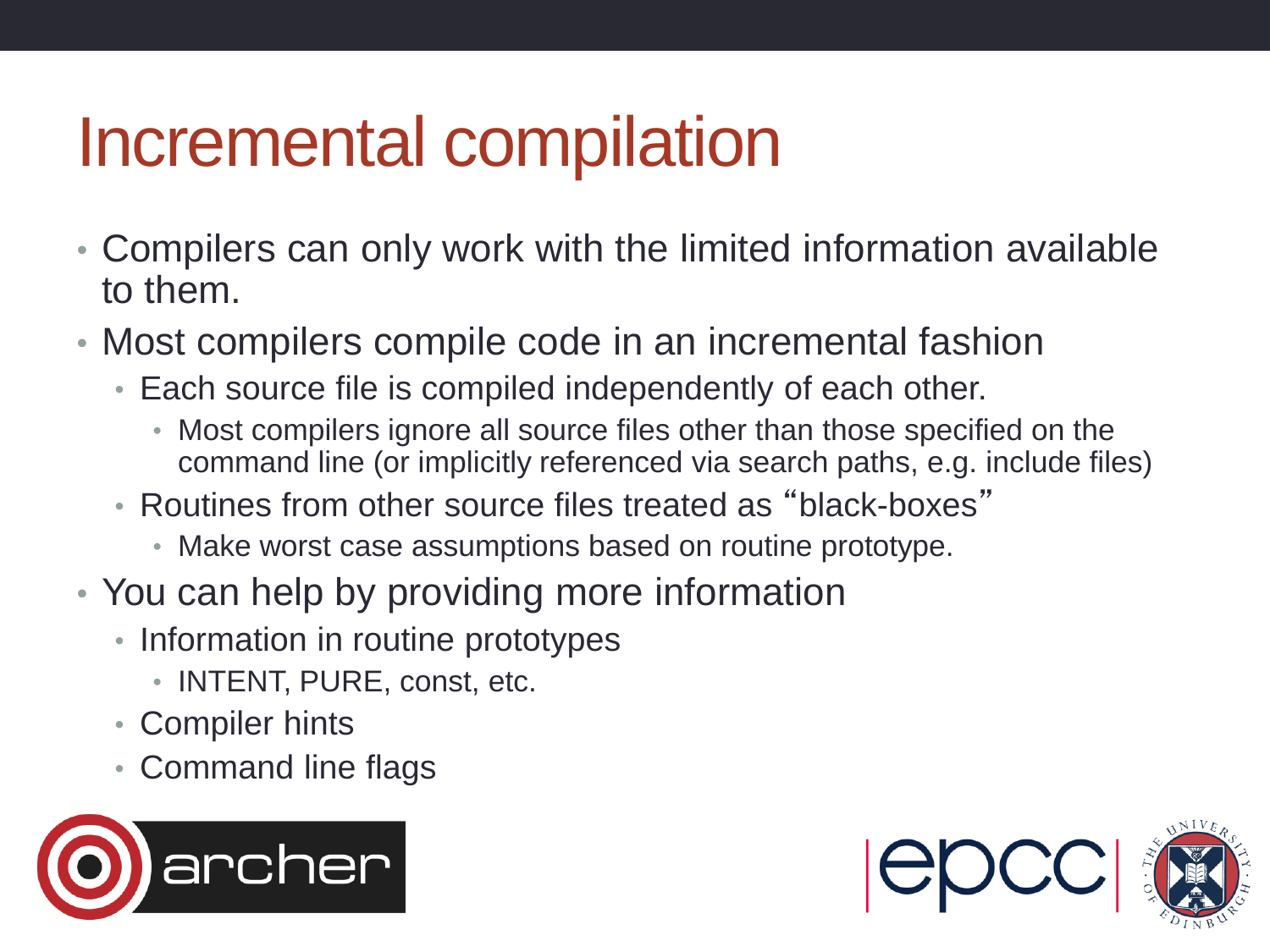#### Code modification

- When flags and hints don't solve the problem, we will have to resort to code modification.
- Be aware that this may
	- introduce bugs.
	- make the code harder to read/maintain.
	- only be effective on certain architectures and compiler versions.
- Try to think about
	- what optimisation the compiler is failing to do
	- what additional information can be provided to compiler
	- how can rewriting help



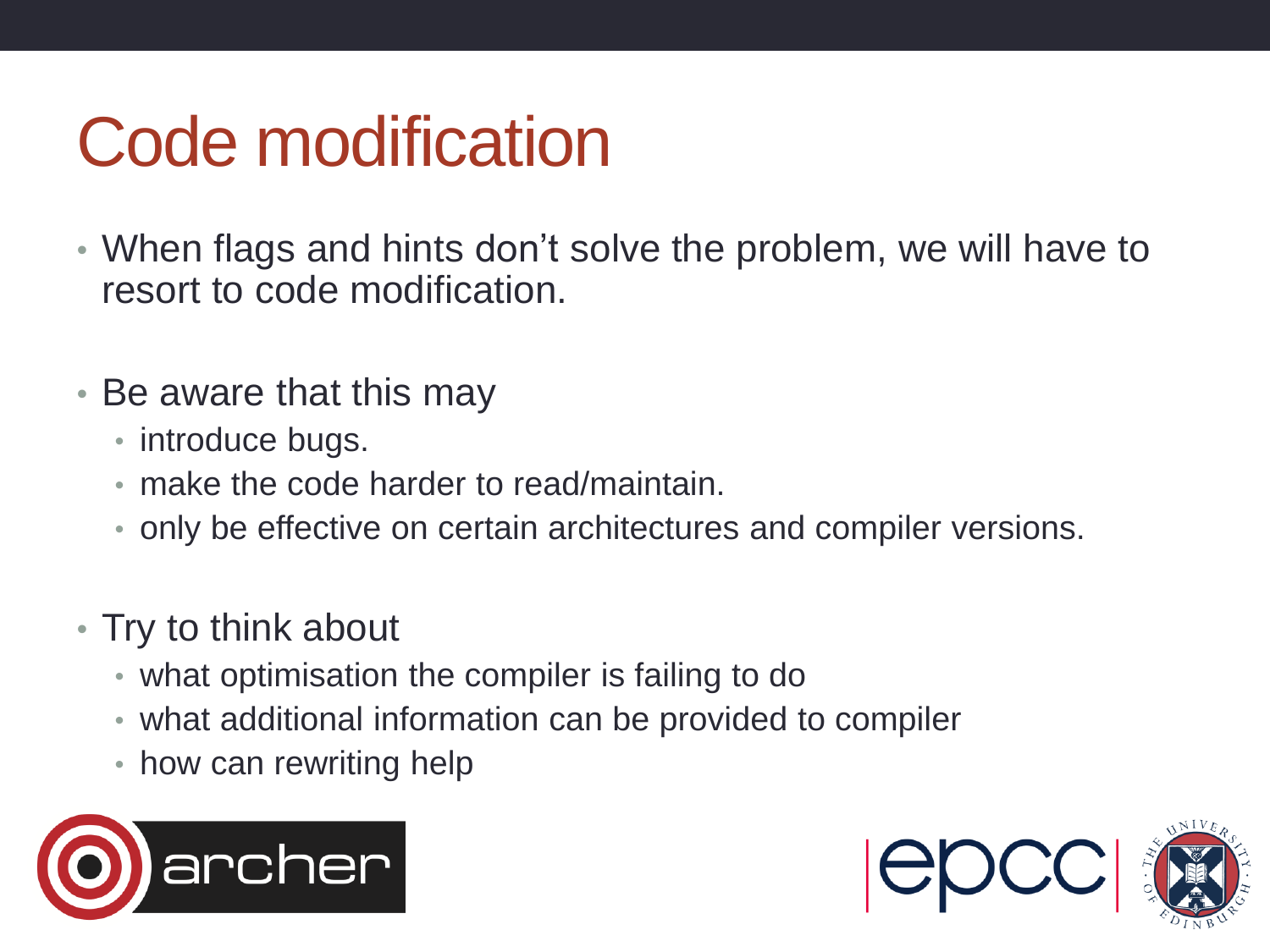- How can we work out what the compiler has done?
	- eyeball assembly code
	- use diagnostics flags
- Increasingly difficult to work out what actually occurred in the processor.
	- superscalar, out-of-order, speculative execution
- Can estimate expected performance
	- count flops, load/stores, estimate cache misses
	- compare actual performance with expectations



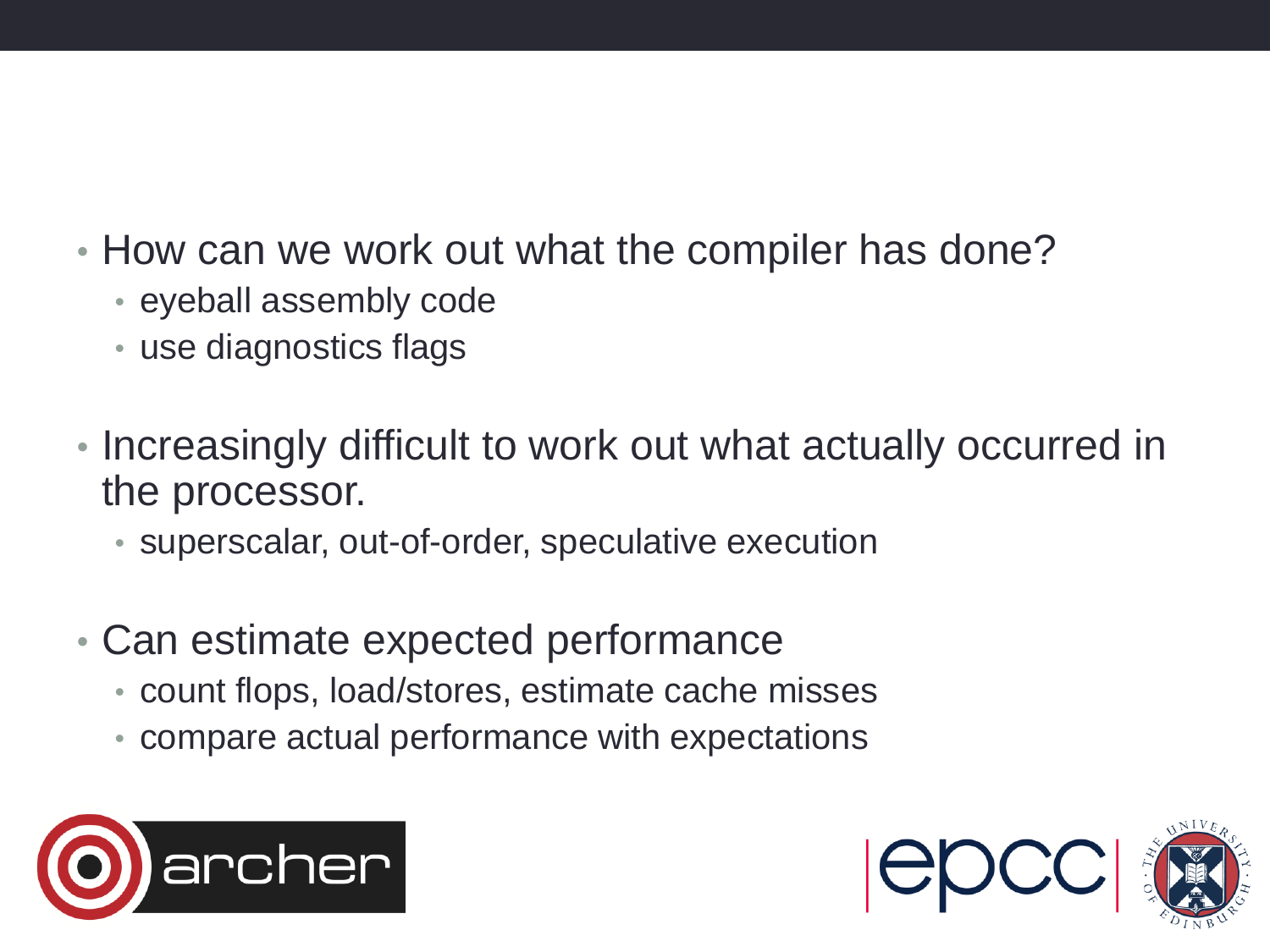#### Locals and globals

- Compiler analysis is more effective with local variables
- Has to make worst case assumptions about global variables
- Globals could be modified by any called procedure (or by another thread).
- Use local variables where possible
- Automatic variables are stack allocated: allocation is essentially free.
- In C, use file scope globals in preference to externals



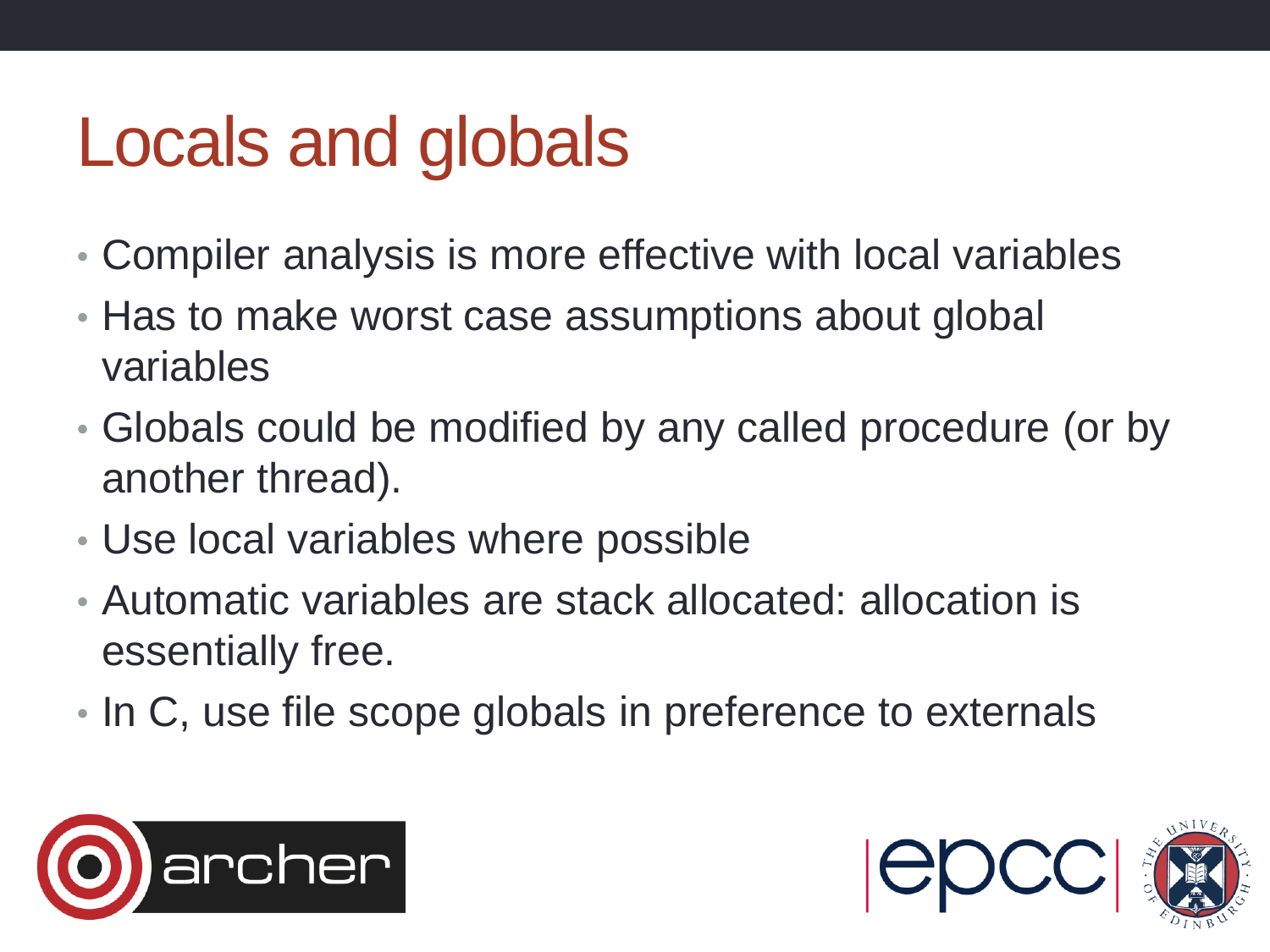## **Conditionals**

- Even with sophisticated branch prediction hardware, branches are bad for performance.
- Try to avoid branches in innermost loops.
	- if you can't eliminate them, at least try to get them out of the critical loops.

```
do i=1,k
   if (n .eq. 0) then
     a(i) = b(i) + c else
    a(i) = 0. endif
end do
```
**if (n .eq. 0) then do i=1,k a(i) = b(i) + c end do else do i=1,k a(i) = 0. end do endif**



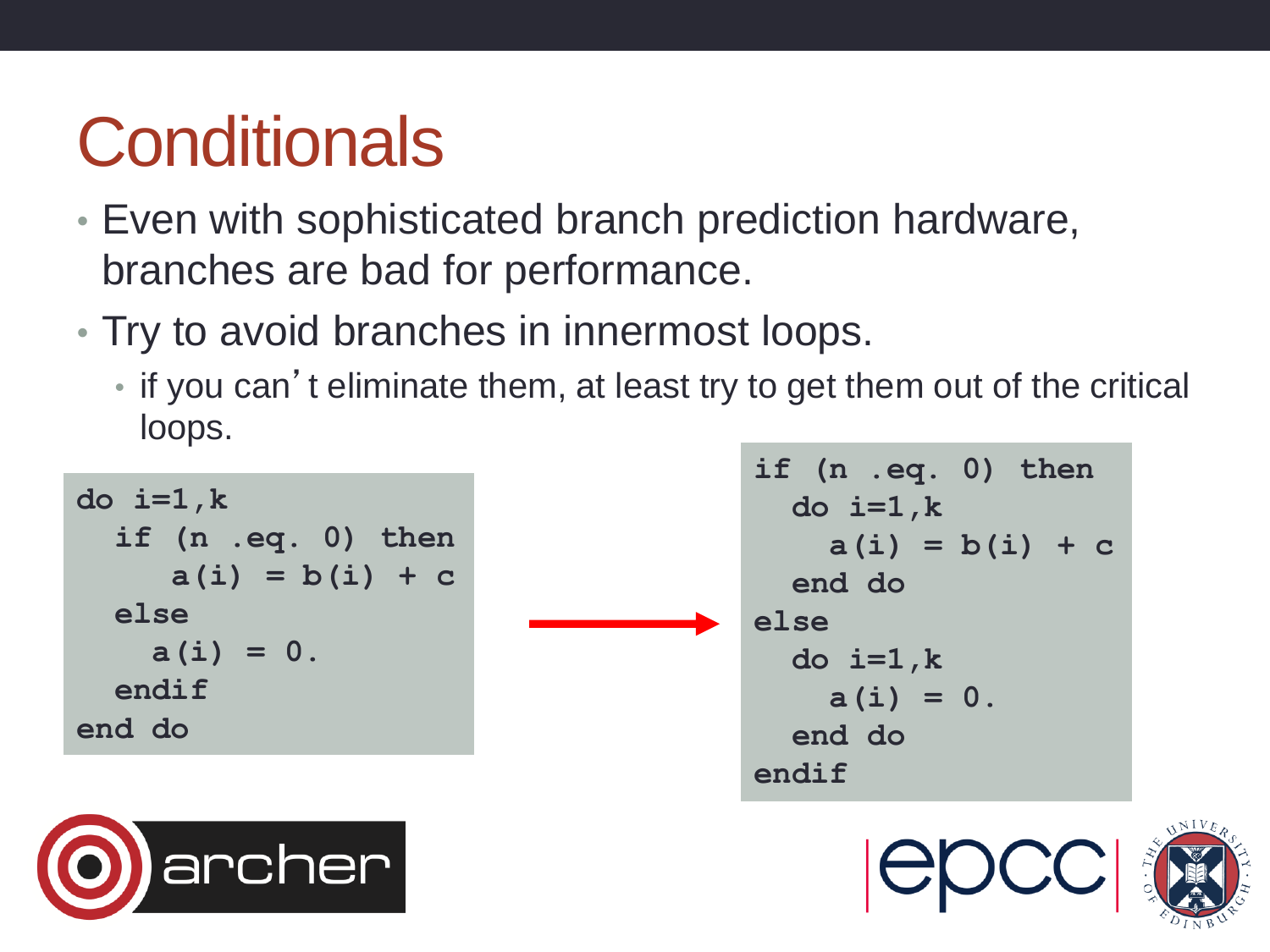• A little harder for the compiler.....

```
do i=1,k
   if (i .le. j) then
  a(i) = b(i) + c else
   a(i) = 0. endif
end do
```

```
do i=1,j
    a(i) = b(i) + cend do 
do i = j+1,k
   a(i) = 0.end do
```


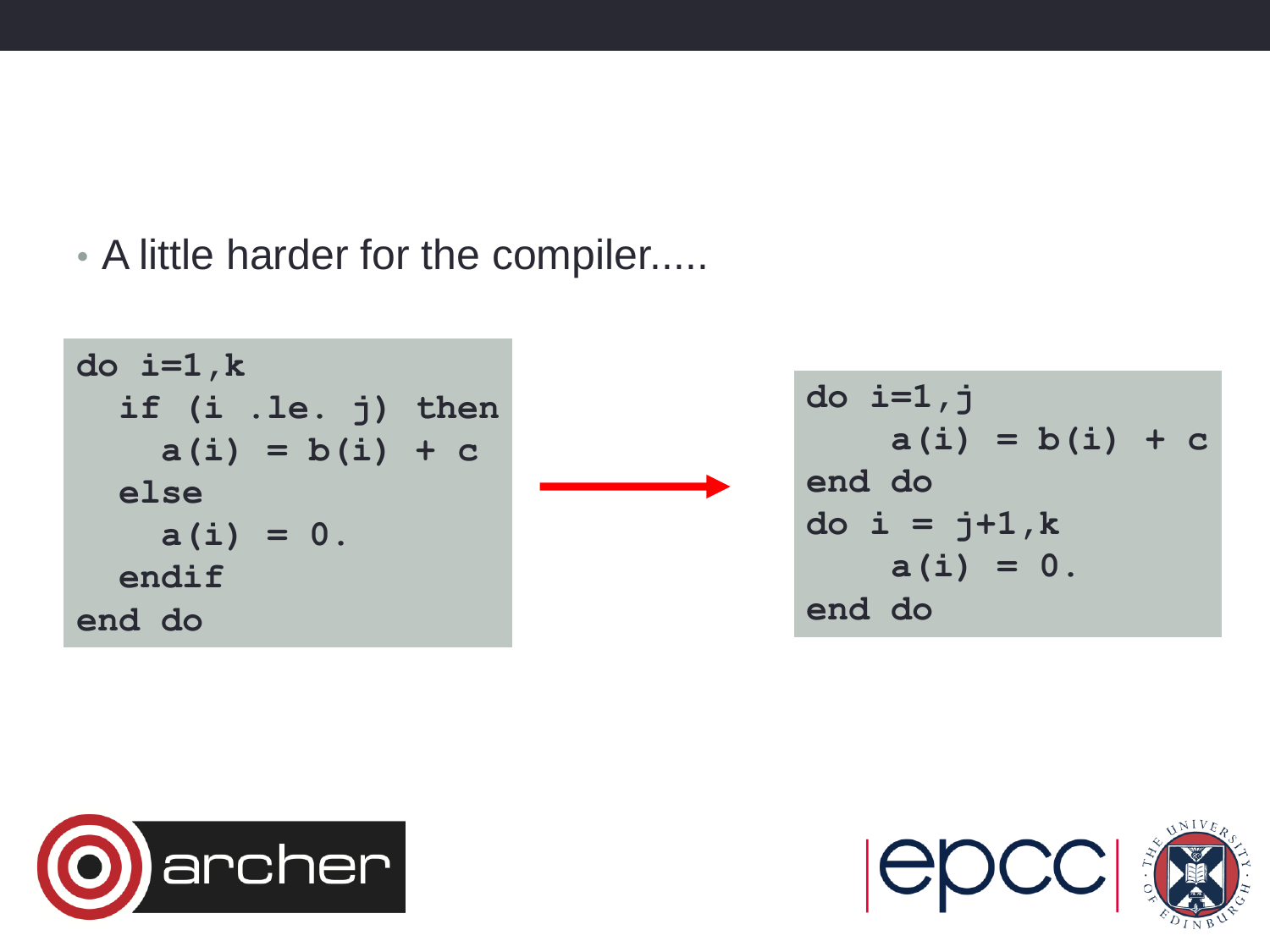#### Data types

- Performance can be affected by choice of data types
	- often a difference between 32-bit and 64-bit arithmetic (integer and floating point).
	- complicated by trade-offs with memory usage and cache hit rates
- Avoid unnecessary type conversions
	- e.g. int to long, float to double
	- N.B. some type conversions are implicit
	- However sometimes better than the alternative e.g.
		- Use DP reduction variable rather than increase array precision.



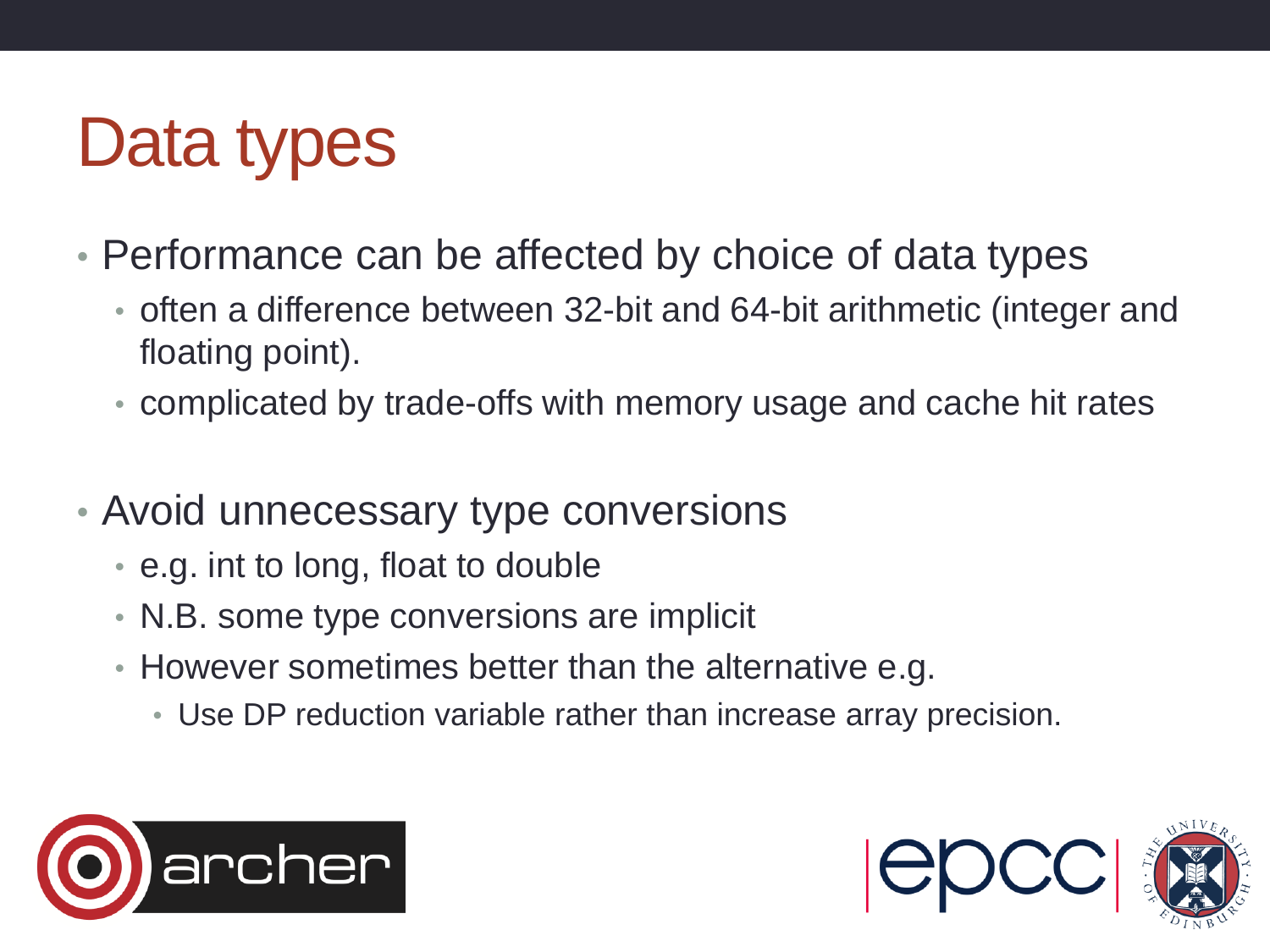#### **CSE**

- Compilers are generally good at Common Subexpression Elimination.
- A couple of cases where they might have trouble:

Different order of operands

**d = a + c e = a + b + c**

$$
d = a + func(c)
$$
  

$$
e = b + func(c)
$$



Function calls

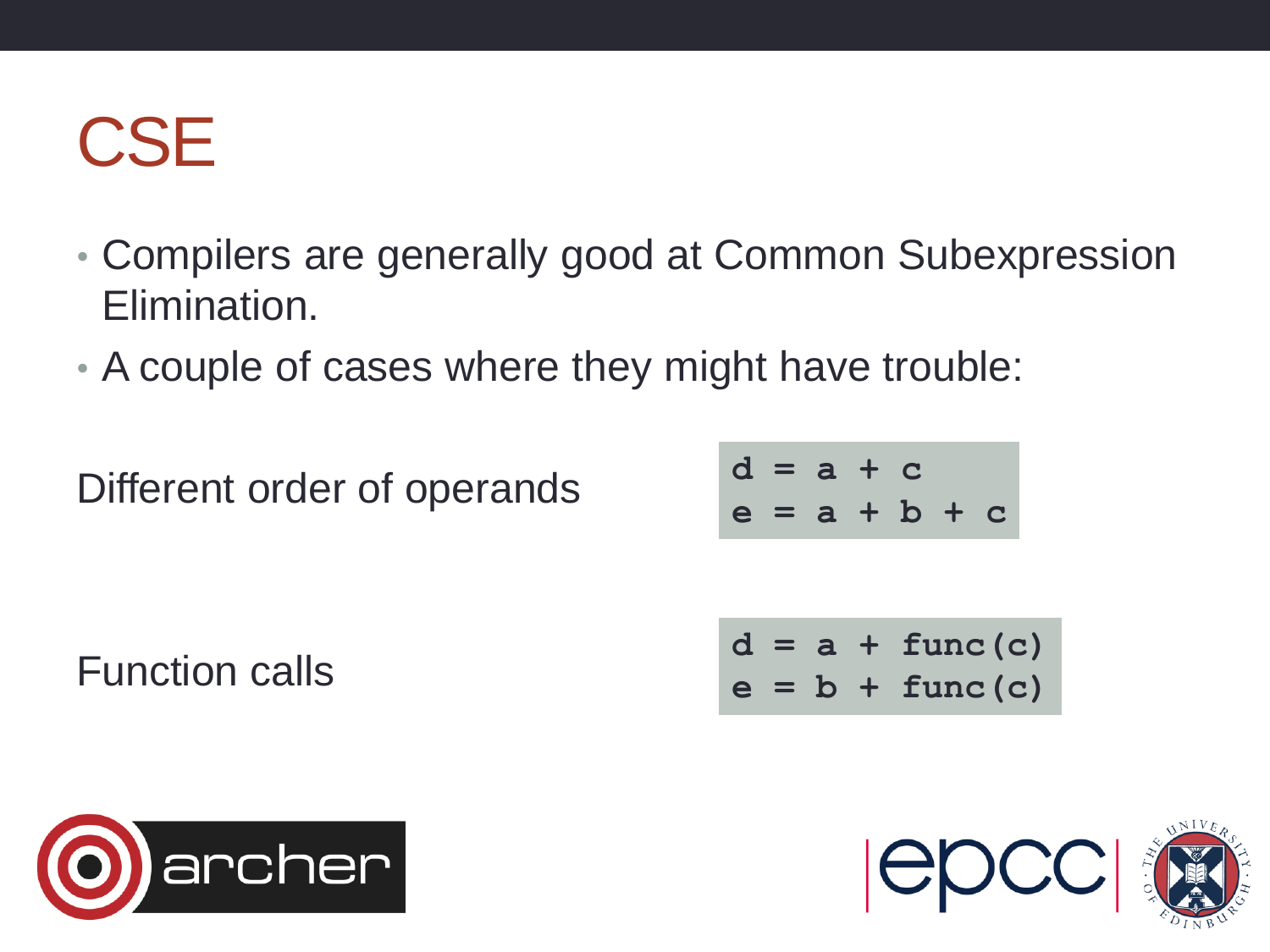## CSE including function calls.

- To extract a CSE containing a function call the compiler has to be sure of various things:
	- The function always returns the same value for the same input.
	- The function does not cause any side effects that would be effected by changing the number of times the function is called:
		- Modifying its inputs.
		- Changing global data.
- Need to be very careful with function prototypes to allow compiler to know this.



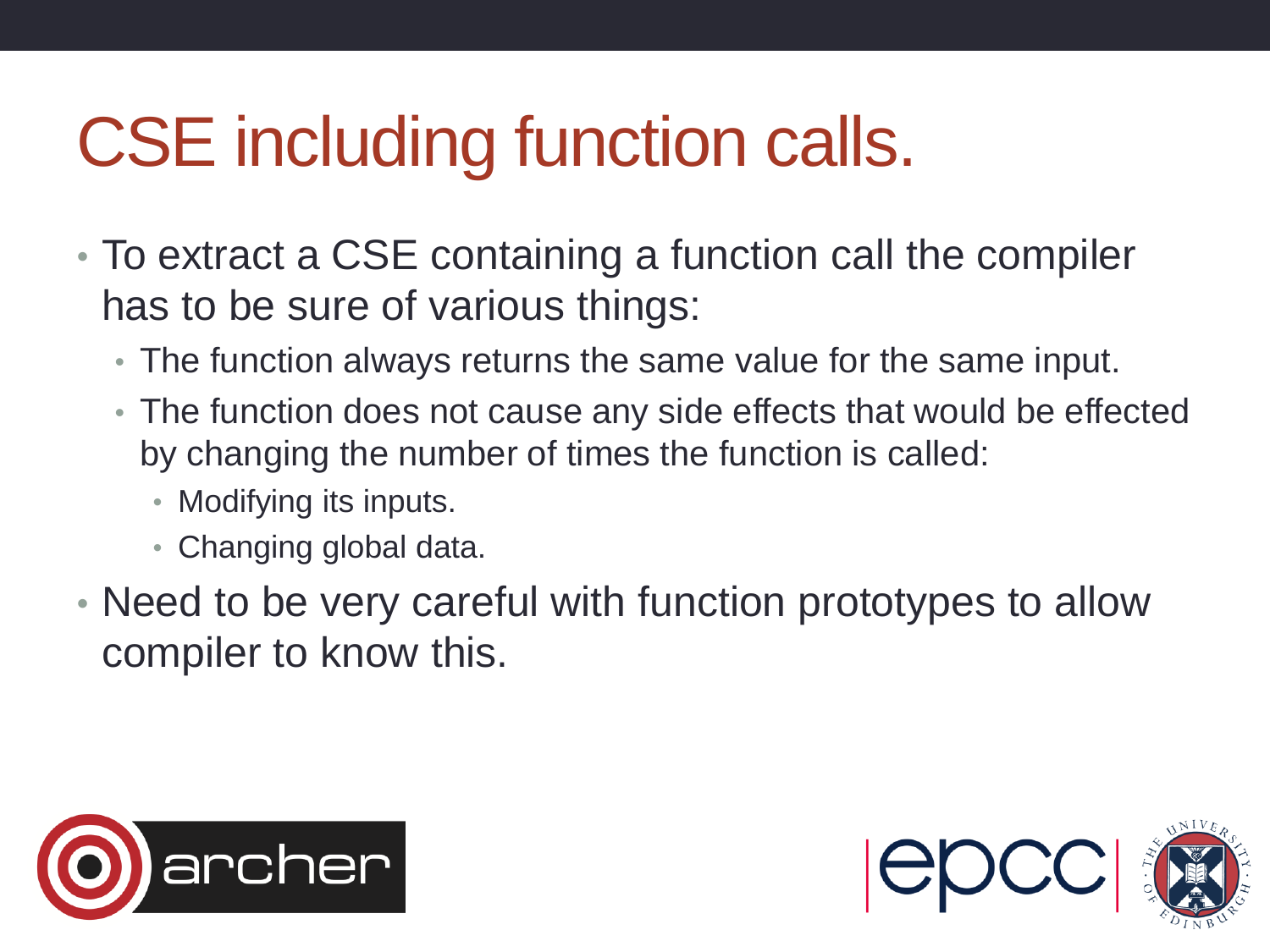#### Register use

- Most compilers make a reasonable job of register allocation.
	- But only limited number available.
- Can have problems in some cases:
	- loops with large numbers of temporary variables
	- such loops may be produced by inlining or unrolling
	- array elements with complex index expressions
	- can help compiler by introducing explicit scalar temporaries, most compilers will use a register for an explicit scalar in preference to an implicit CSE.



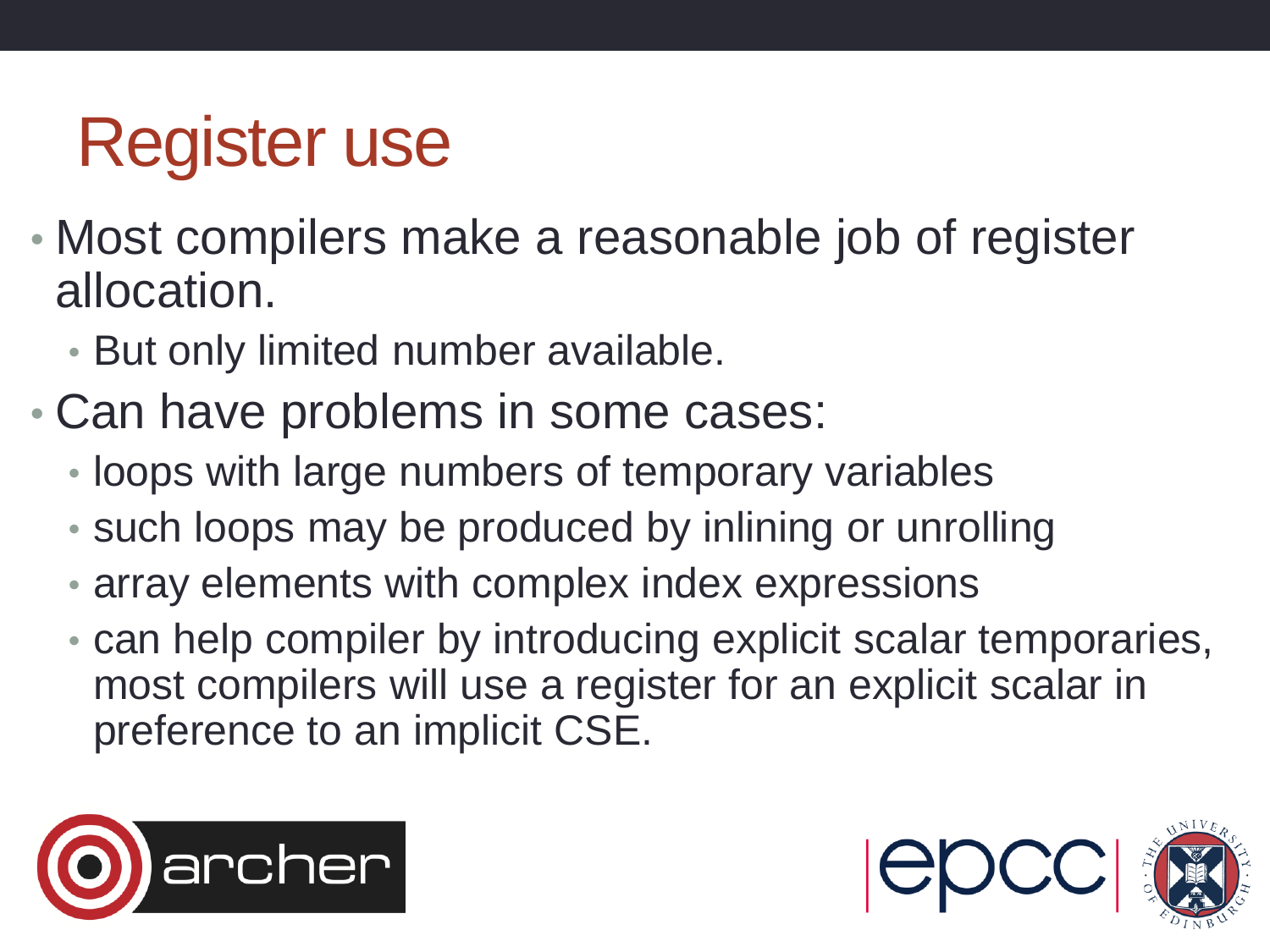$$
for (i=0; i
$$

**tmp = c[0]; for (i=0;i<n;i++){ b[i] += a[tmp];**  $tmp = 2* i;$  **c[i+1] = tmp; }**



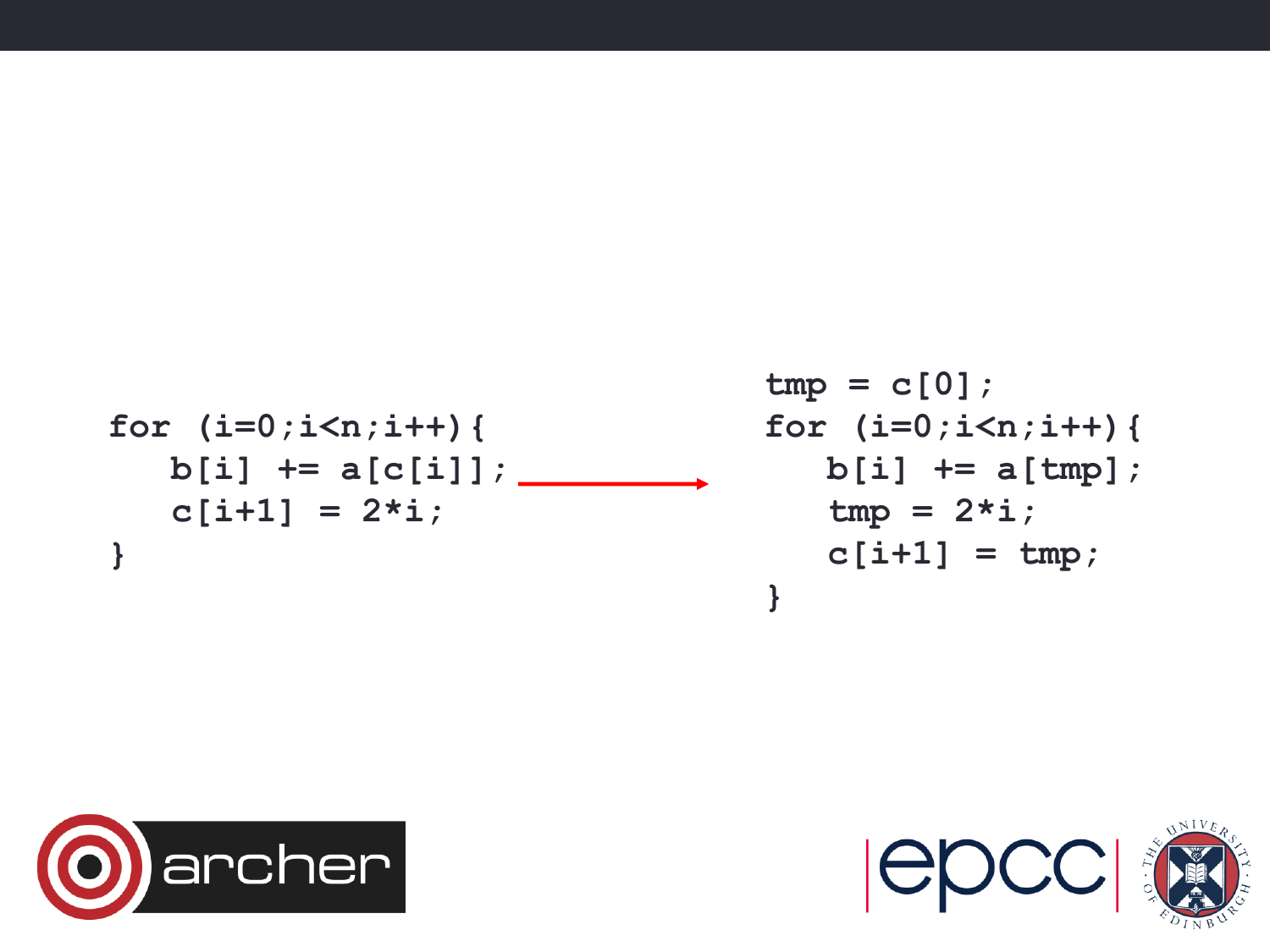# Spilling

- If compiler runs out of registers it will generate spill code.
	- store a value and then reload it later on
- Examine your source code and count how many loads/stores are required
- Compare with assembly code
- May need to distribute loops



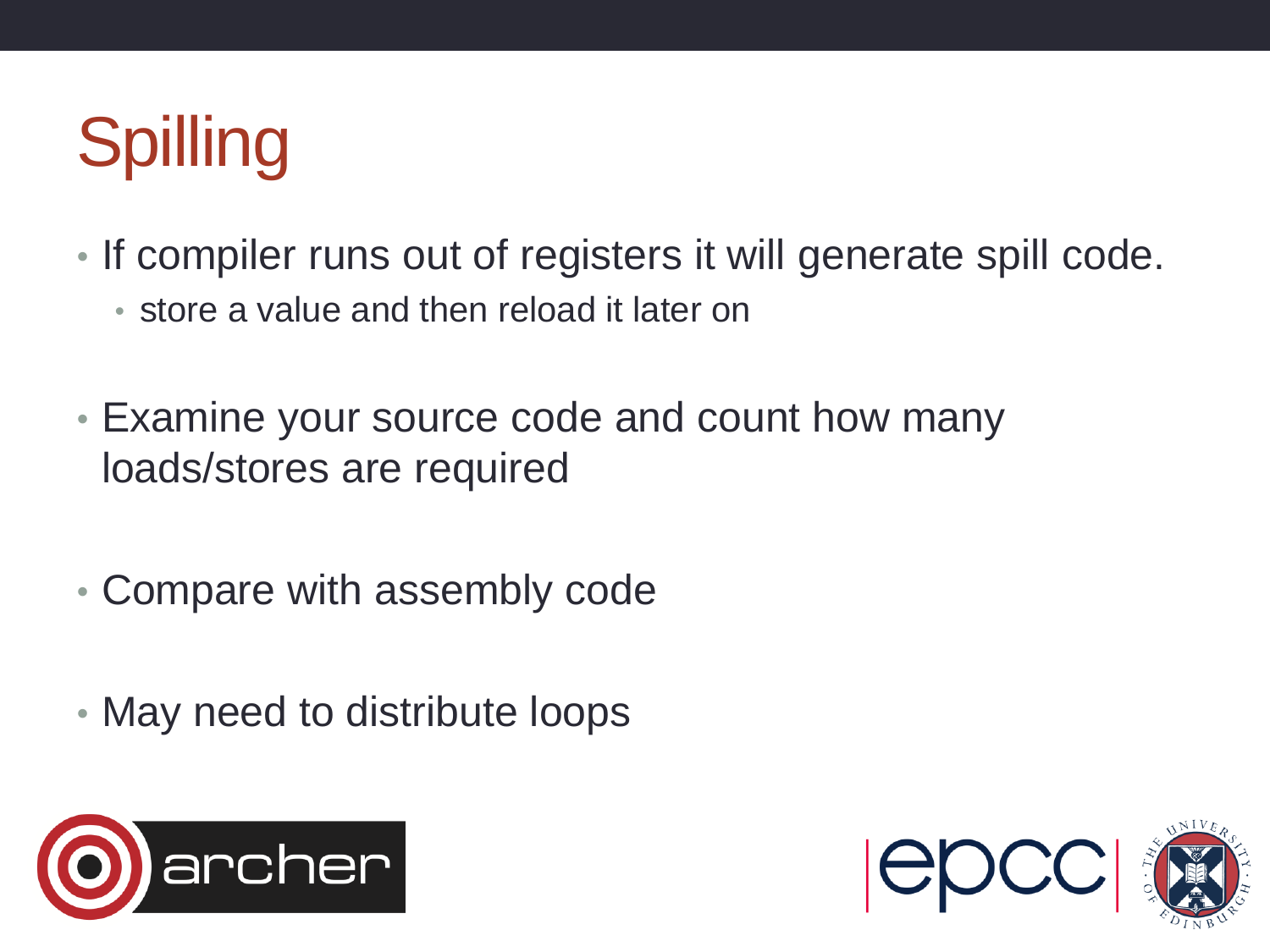# Loop unrolling

- Loop unrolling and software pipelining are two of the most important optimisations for scientific codes on modern RISC processors.
- Compilers generally good at this.
- If compiler fails, usually better to try and remove the impediment, rather than unroll by hand.
	- cleaner, more portable, better performance
- Compiler has to determine independence of iterations





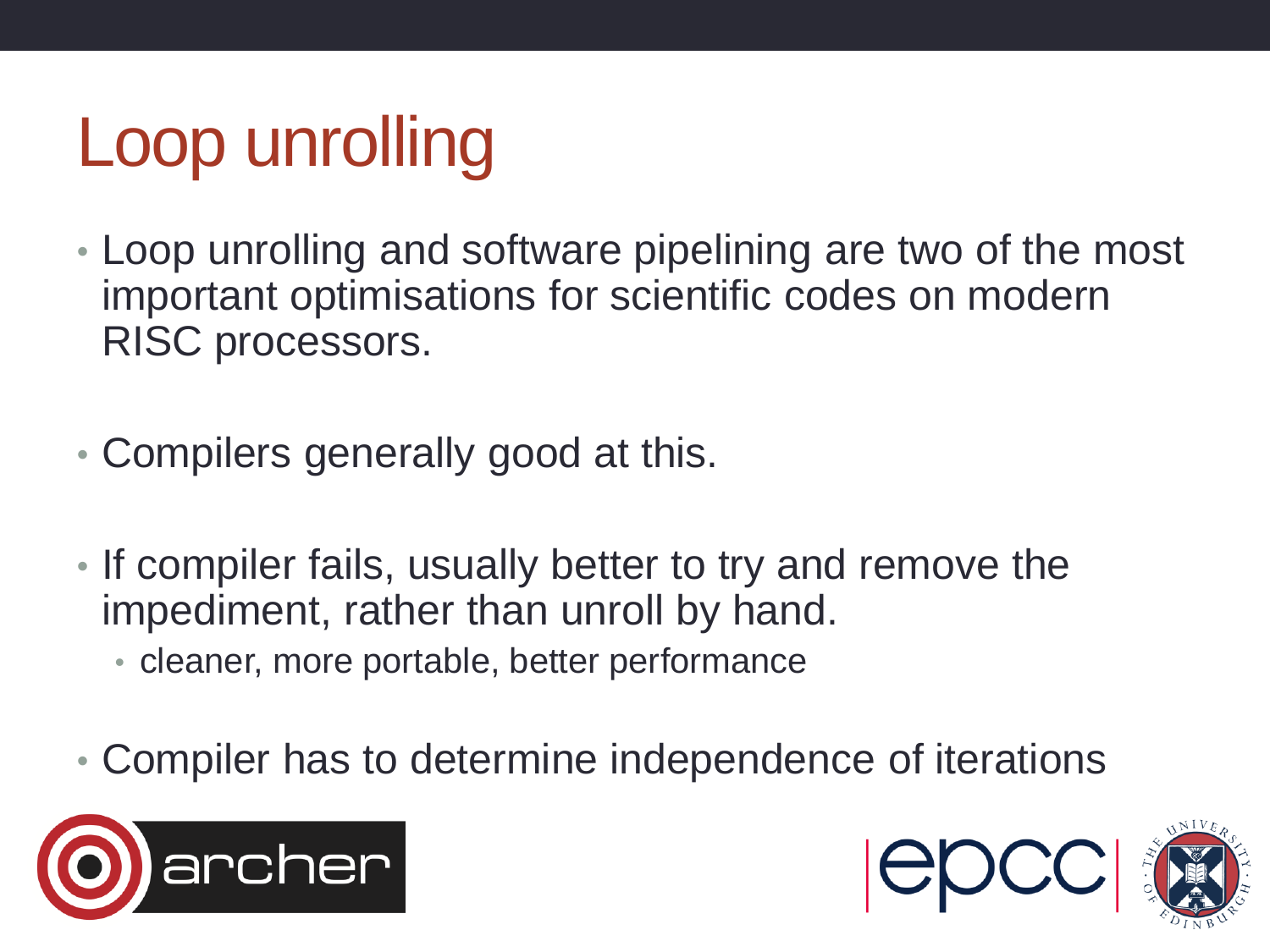# Loop unrolling

- Loops with small bodies generate small basic blocks of assembly code
	- lot of dependencies between instructions
	- high branch frequency
	- little scope for good instruction scheduling
- Loop unrolling is a technique for increasing the size of the loop body
	- gives more scope for better schedules
	- reduces branch frequency
	- make more independent instructions available for multiple issue.





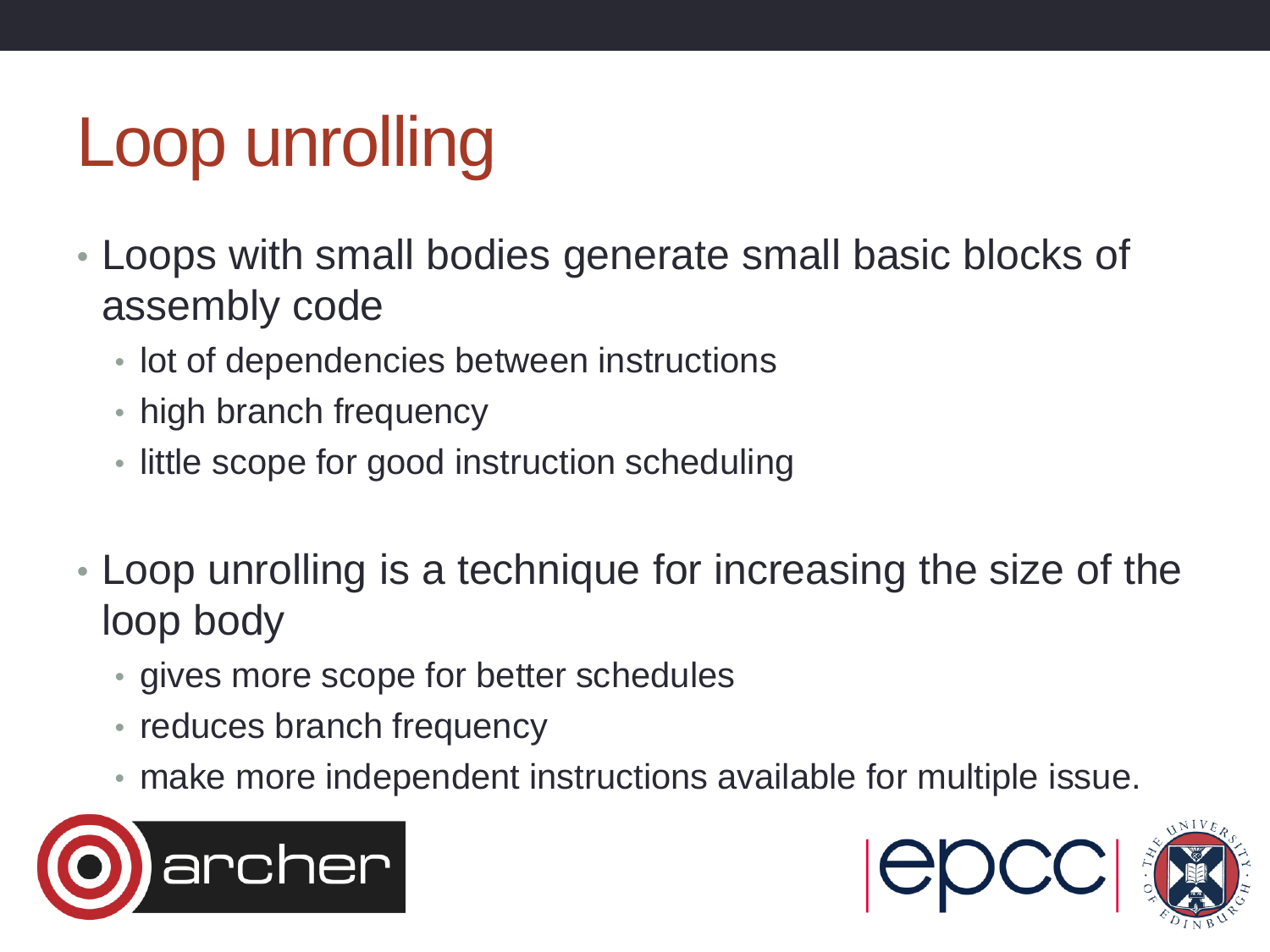#### Loop unrolling

- Replace loop body by multiple copies of the body
- Modify loop control
	- take care of arbitrary loop bounds
- Number of copies is called unroll factor Example:

```
do i=1,n
    a(i)=b(i)+d*c(i)
end do
```


```
do i=1,n-3,4
   a(i)=b(i)+d*c(i)
   a(i+1)=b(i+1)+d*c(i+1)
   a(i+2)=b(i+2)+d*c(i+2)
   a(i+3)=b(i+3)+d*c(i+3)
end do
do j = i,n
   a(j)=b(j)+d*c(j)
end do
```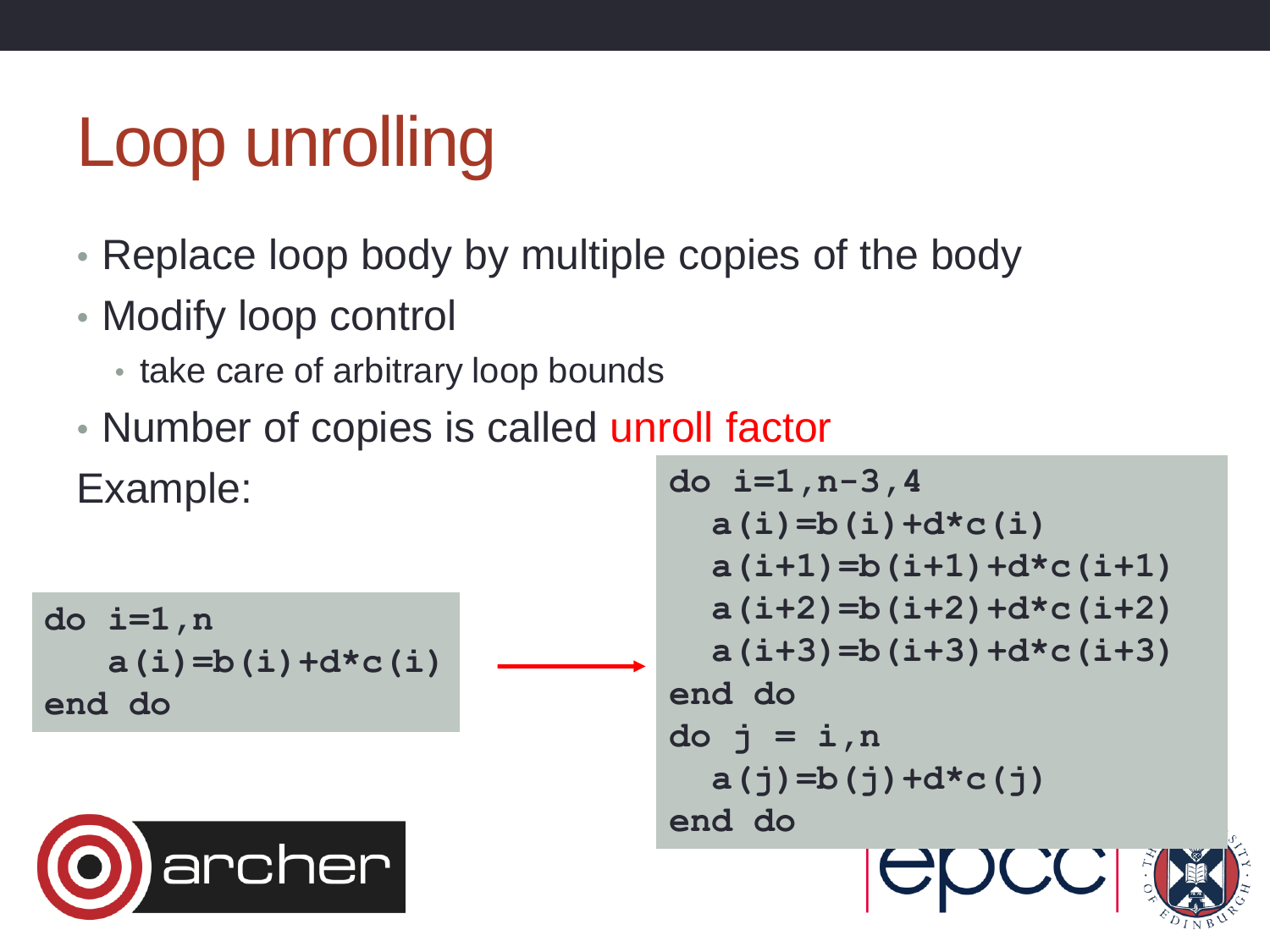- Remember that this is in fact done by the compiler at the IR or assembly code level.
- If the loop iterations are independent, then we end up with a larger basic block with relatively few dependencies, and more scope for scheduling.
	- also reduce no. of compare and branch instructions
- Choice of unroll factor is important (usually 2,4,8)
	- if factor is too large, can run out of registers
- Cannot unroll loops with complex flow control
	- hard to generate code to jump out of the unrolled version at the right place



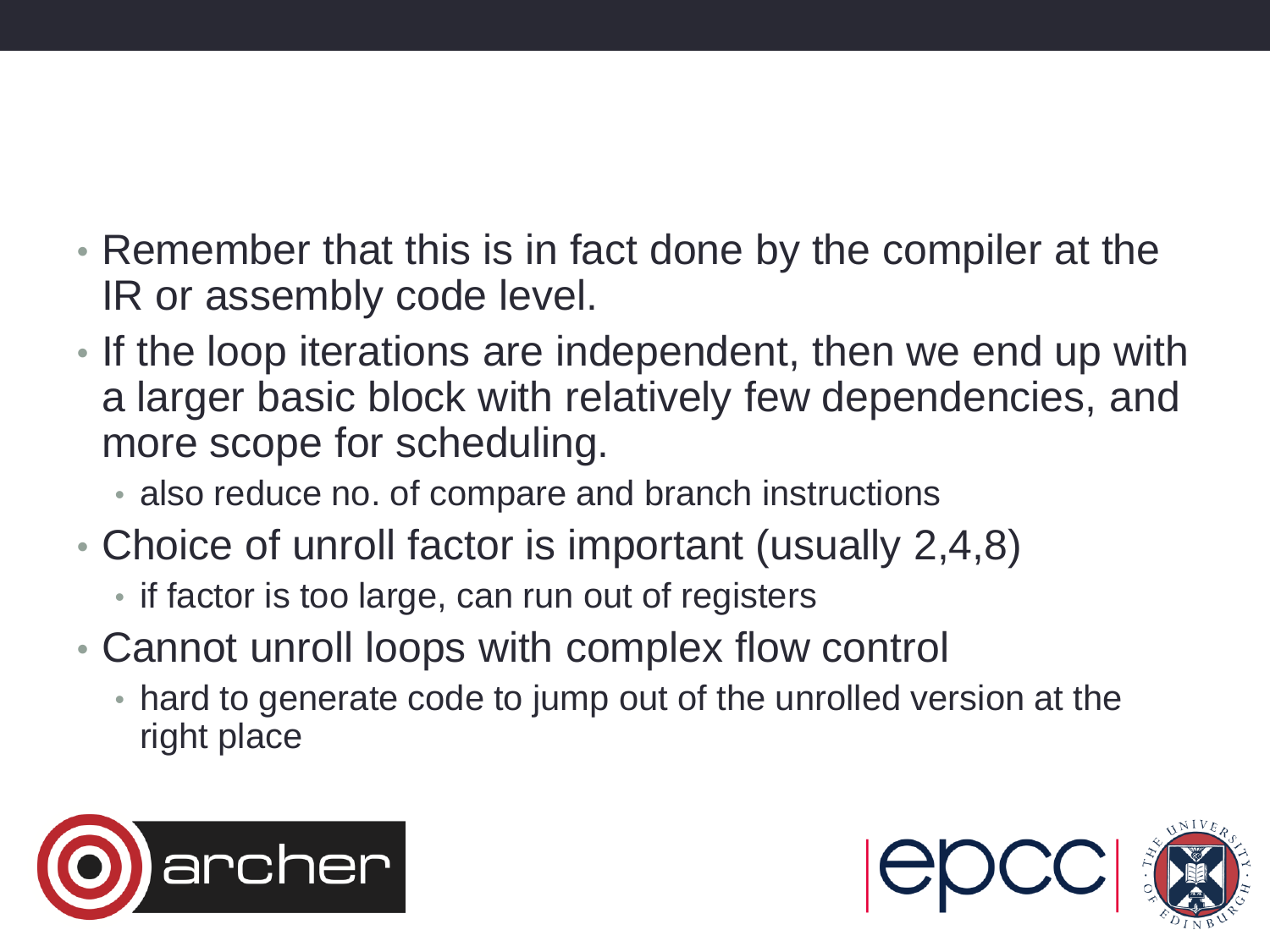#### Outer loop unrolling

- If we have a loop nest, then it is possible to unroll one of the outer loops instead of the innermost one.
- Can improve locality.

**do i=1,n do j=1,m a(i,j)=c\*d(j) end do end do**



$$
do i=1, n, 4\ndo j=1, m\na(i, j) = c*d(j)\na(i+1, j) = c*d(j)\na(i+2, j) = c*d(j)\na(i+3, j) = c*d(j)\nend do\nend do\nend do
$$

#### 2 loads for 1 flop 5 loads for 4 flops



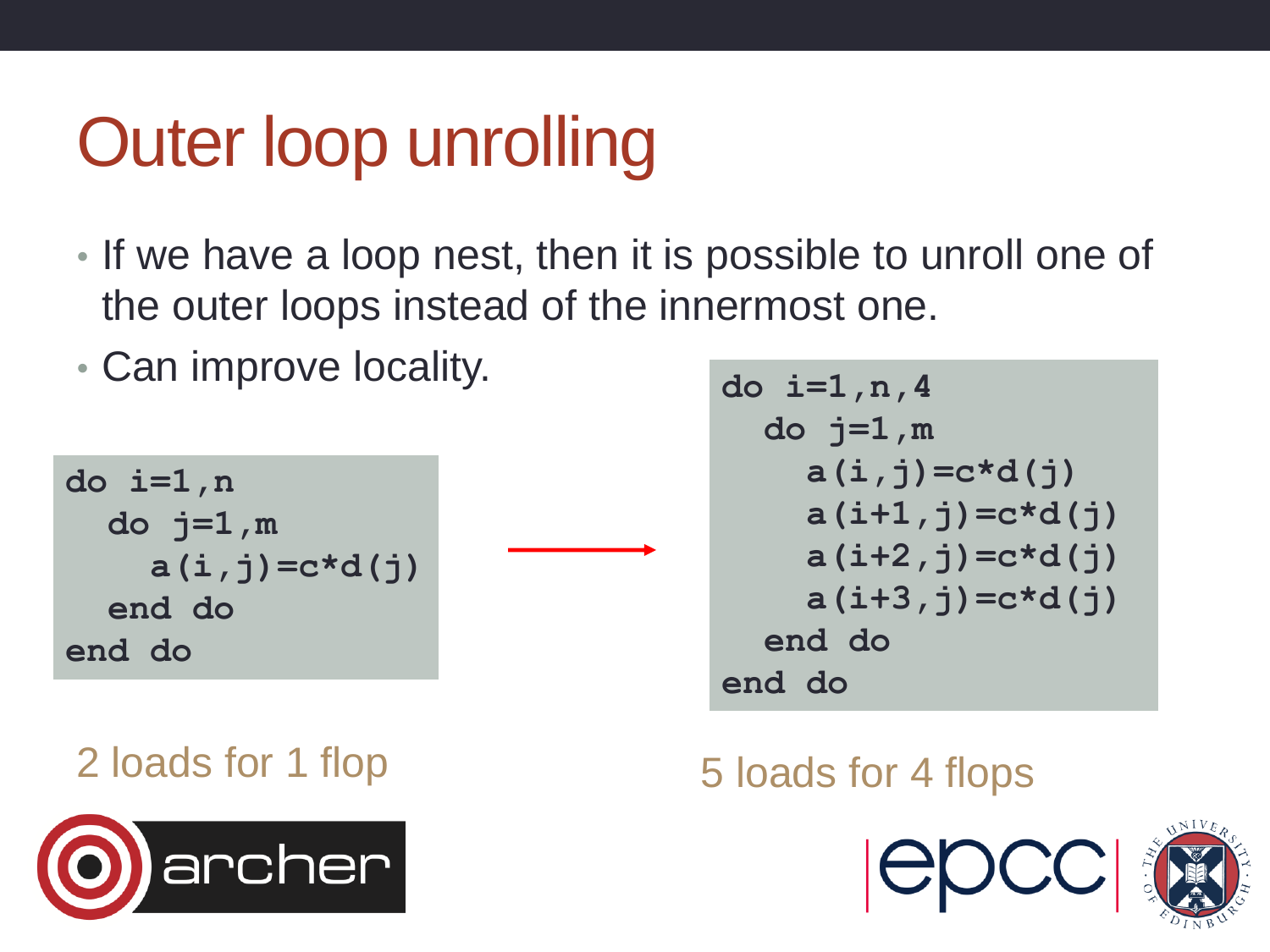#### Variable expansion

- Variable expansion can help break dependencies in unrolled loops
	- improves scheduling opportunities
- Close connection to reduction variables in parallel loops



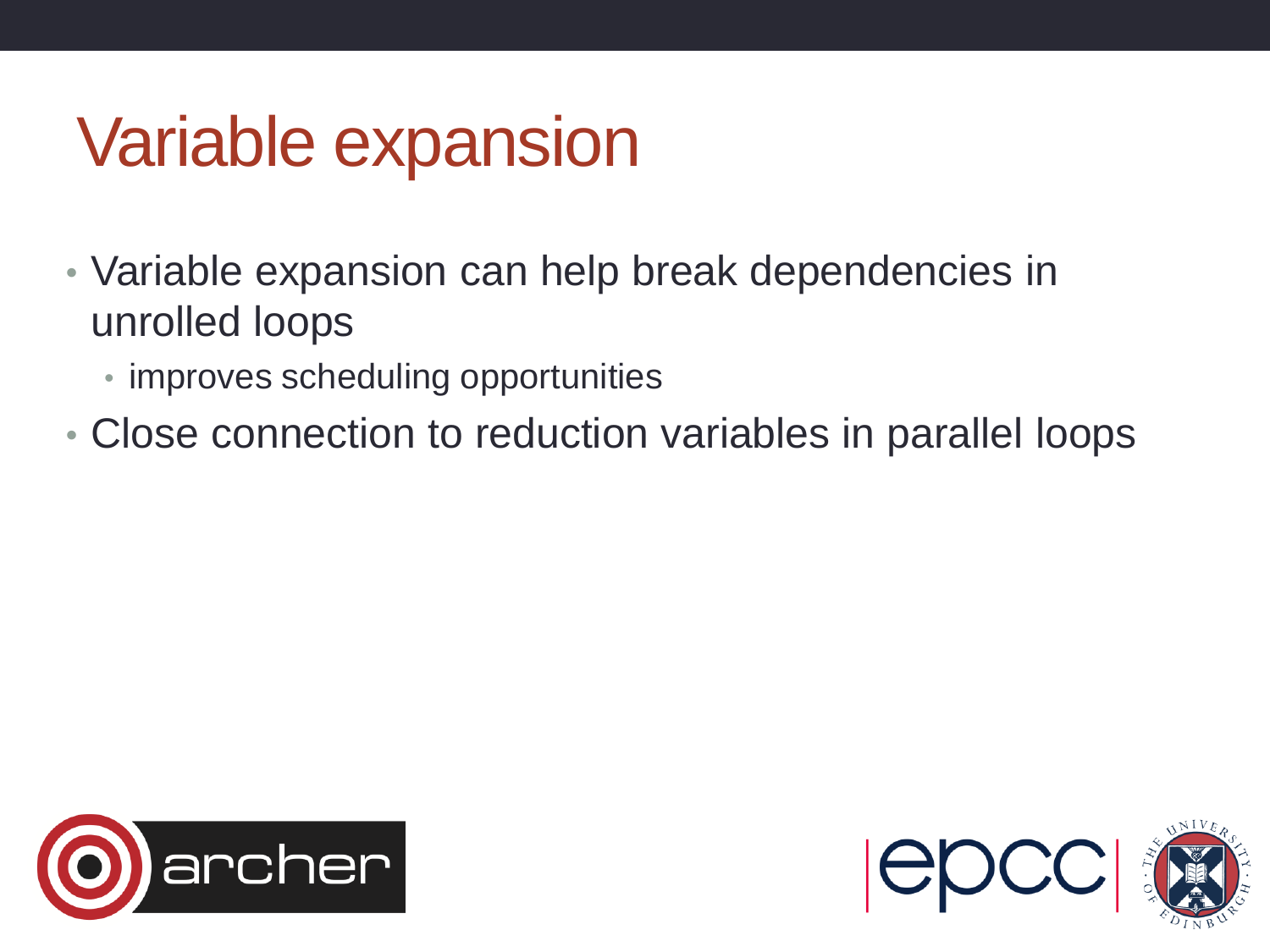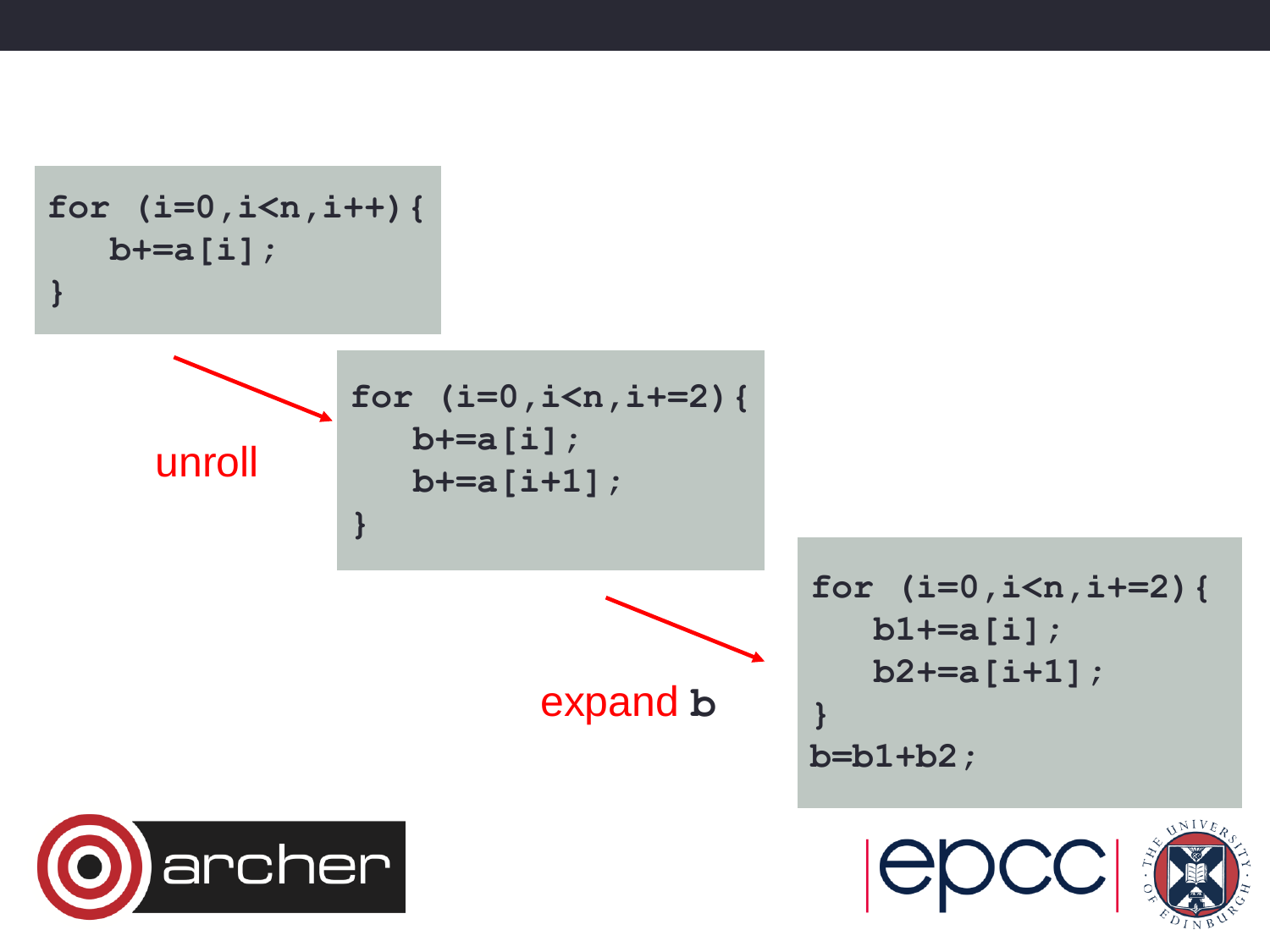#### Register renaming

- Registers may be reused within a basic block introducing unnecessary dependencies.
- Using two (or more) different registers can preserve program correctness, but allow more scheduling flexibility
	- Some CPUs perform register rename and reschedule in hardware, this can utilise additional registers not visible to compiler.

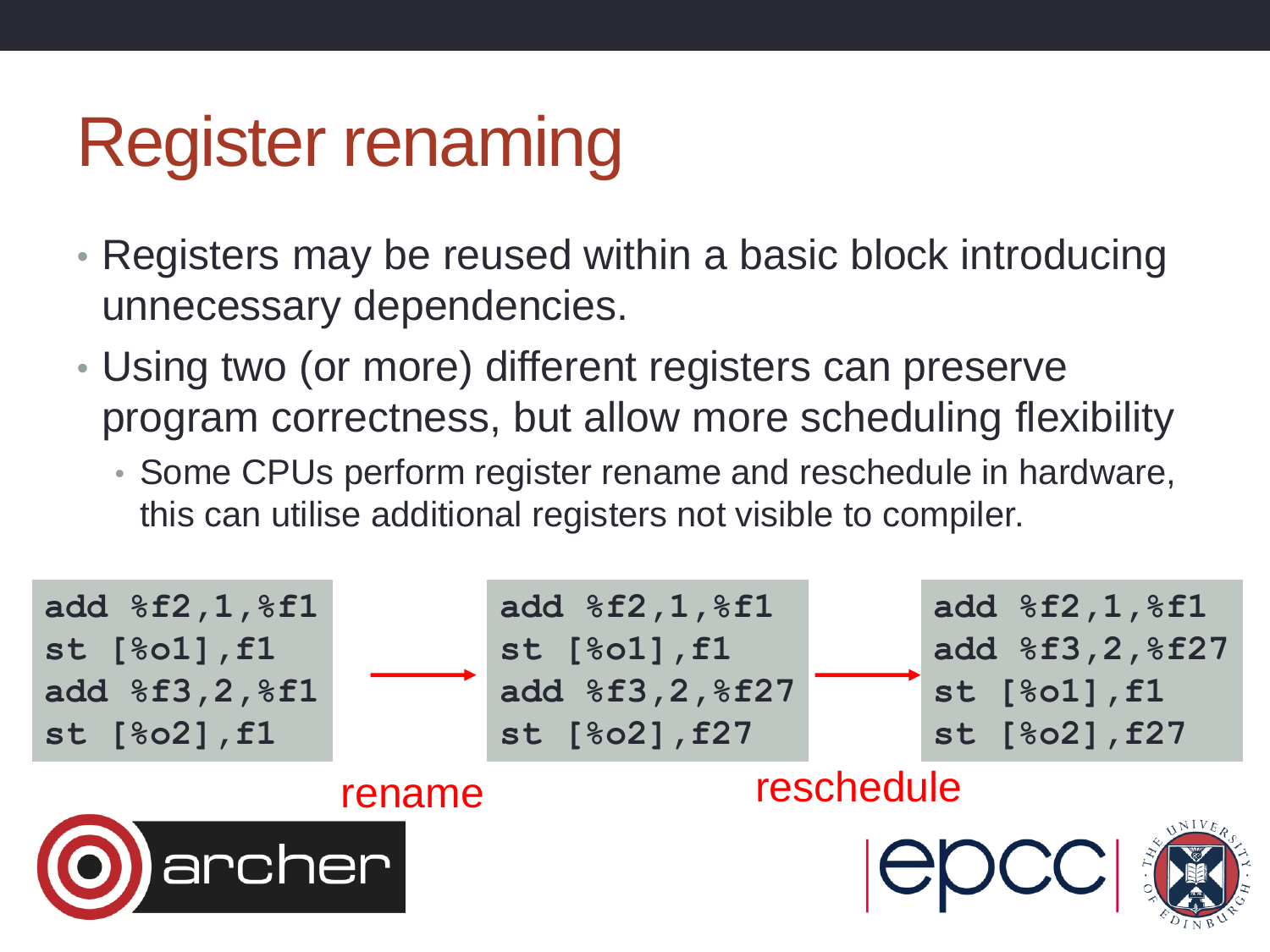# Software pipelining

- Problem with scheduling small loop bodies is that there are dependencies between instructions in the basic block.
- Potentially possible to start executing instructions from the next iteration before current one is finished.
- Idea of software pipelining is to construct a basic block that contains instructions from different loop iterations.
	- fewer dependencies between instructions in block
	- needs additional code at start and end of loop



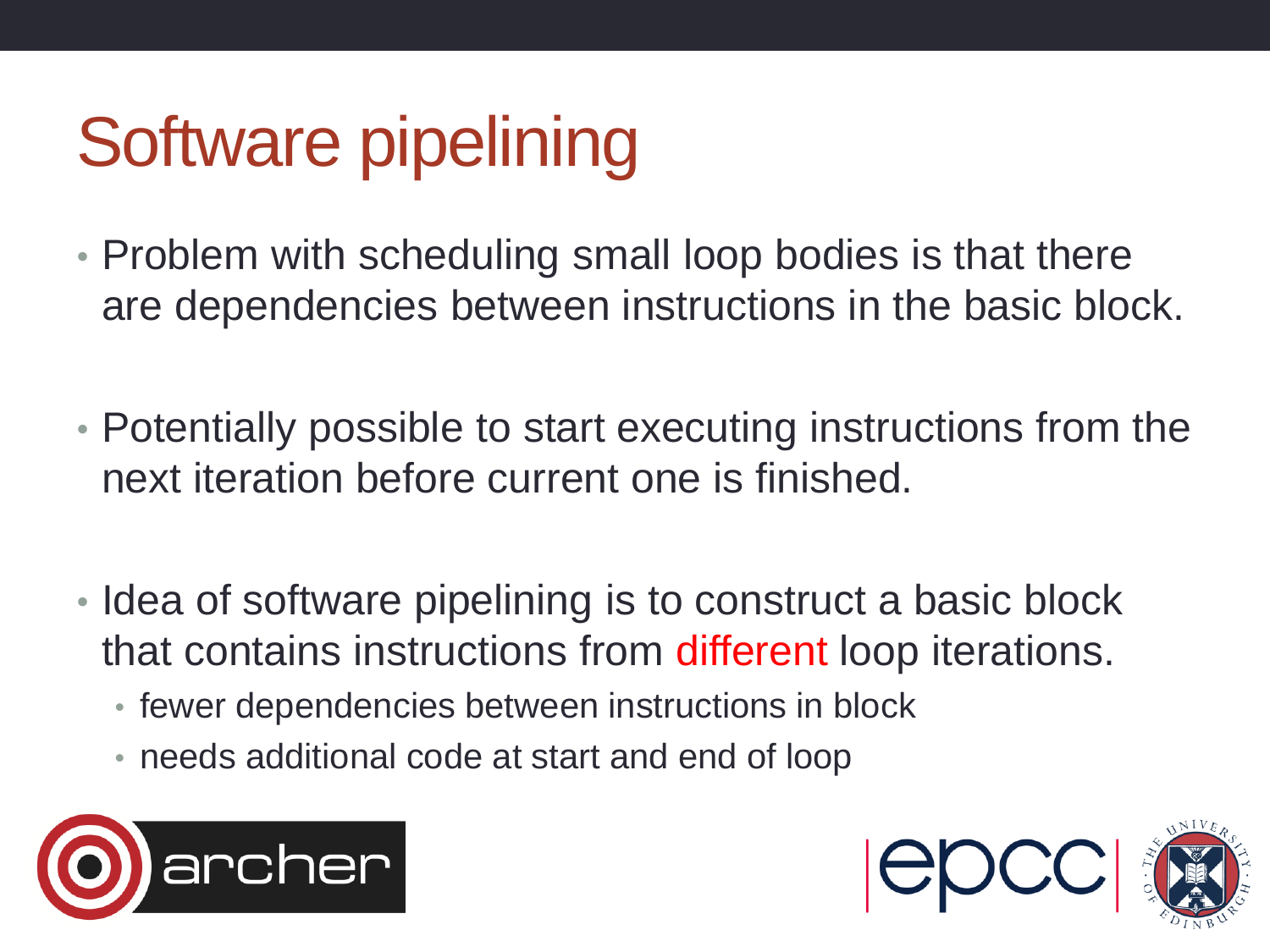#### Software pipelining

**for (i=0;i<n;i++){ a(i) += b; }**

$$
for (i=0;i
$$

**//prologue t1 = a(0); //L 0 t2 = b + t1; //A 0 t1 = a(1); //L 1** 

**for (i=0;i<n-2;i++){ a(i) = t2; //S i t2 = b + t1; //A i+1 t1 = a(i+2); //L i+2 }**

**//epilogue**  $a(n-2) = t2$ ; //S n-2  $t2 = b + t1$ ; //A n-1  $a(n-1) = t2$ ; //S n-1





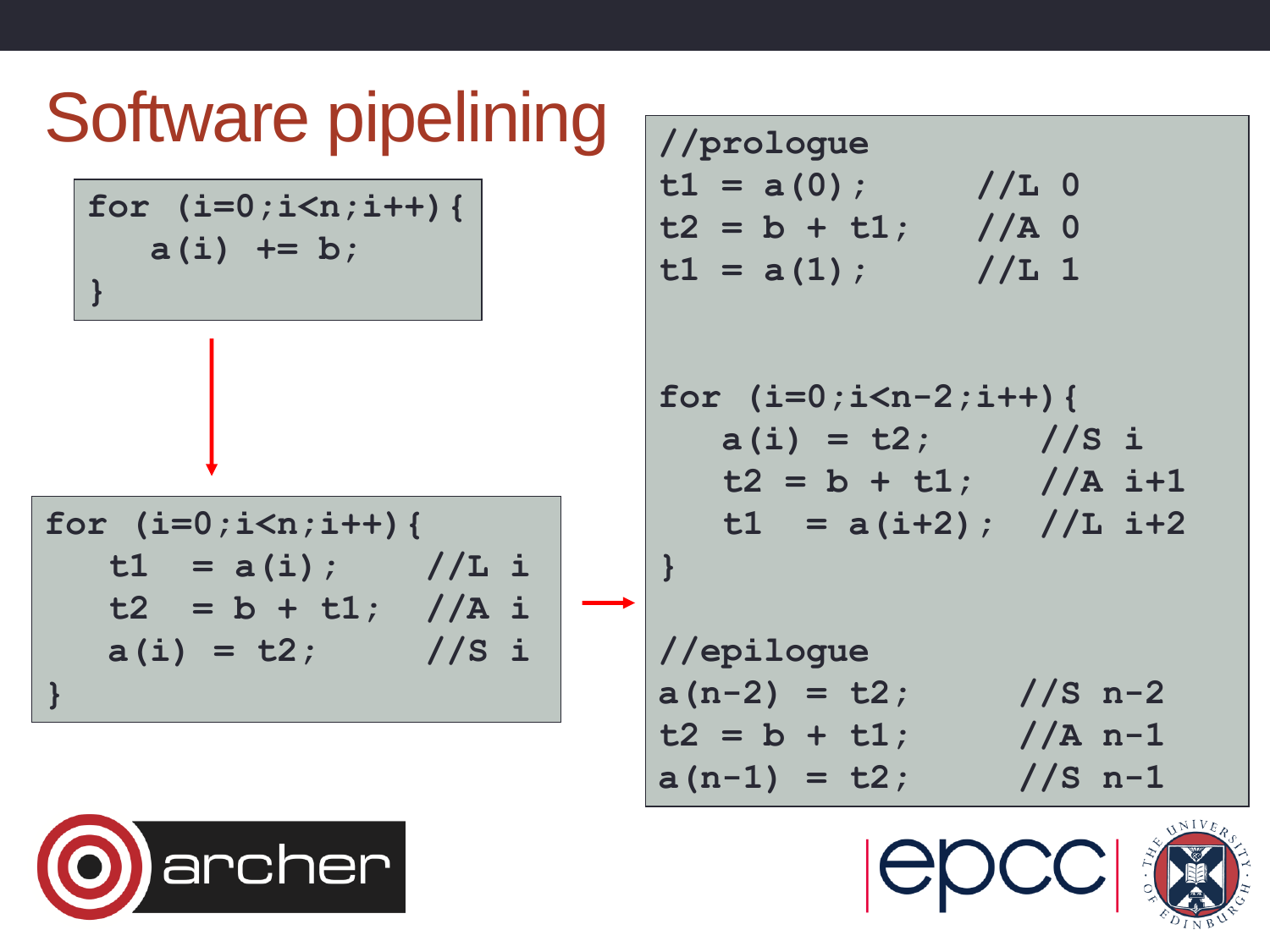#### At instruction level

| $\mathbf{L}$ : | 1d   | $[8r1]$ , $8f0$ |
|----------------|------|-----------------|
|                | fadd | f0, f1, f2      |
|                | st   | $[8r1]$ , f2    |
|                | add  | 8r1, 4, 8r1     |
|                | cmp  | 8r1,8r3         |
|                | bq   | L               |
|                | nop  |                 |
|                |      |                 |
|                |      |                 |

**st** must wait for **fadd** to complete: pipeline stall for data hazard



| 1d<br>ld                                                      | $[\,8r1\,]$ , $\$f0$<br>fadd f0, f1, f2<br>$[8r1+4]$ , $8f0$                           |
|---------------------------------------------------------------|----------------------------------------------------------------------------------------|
| $\tt L:st$<br>fadd<br>1d<br>cmp <sub>1</sub><br>$\log$<br>add | $[8r1]$ , f2<br>f0, f1, f2<br>$[8r1+8]$ , $8f0$<br>$8r1,8r3-8$<br>L<br>8r1, 4, 8r1     |
| st<br>add<br>fadd<br>st                                       | $[8r1]$ , f2<br>8r1, 4, 8r1<br>f0, f1, f2<br>$\lceil$ $\text{\$r1]}$ , $\text{\tt f2}$ |



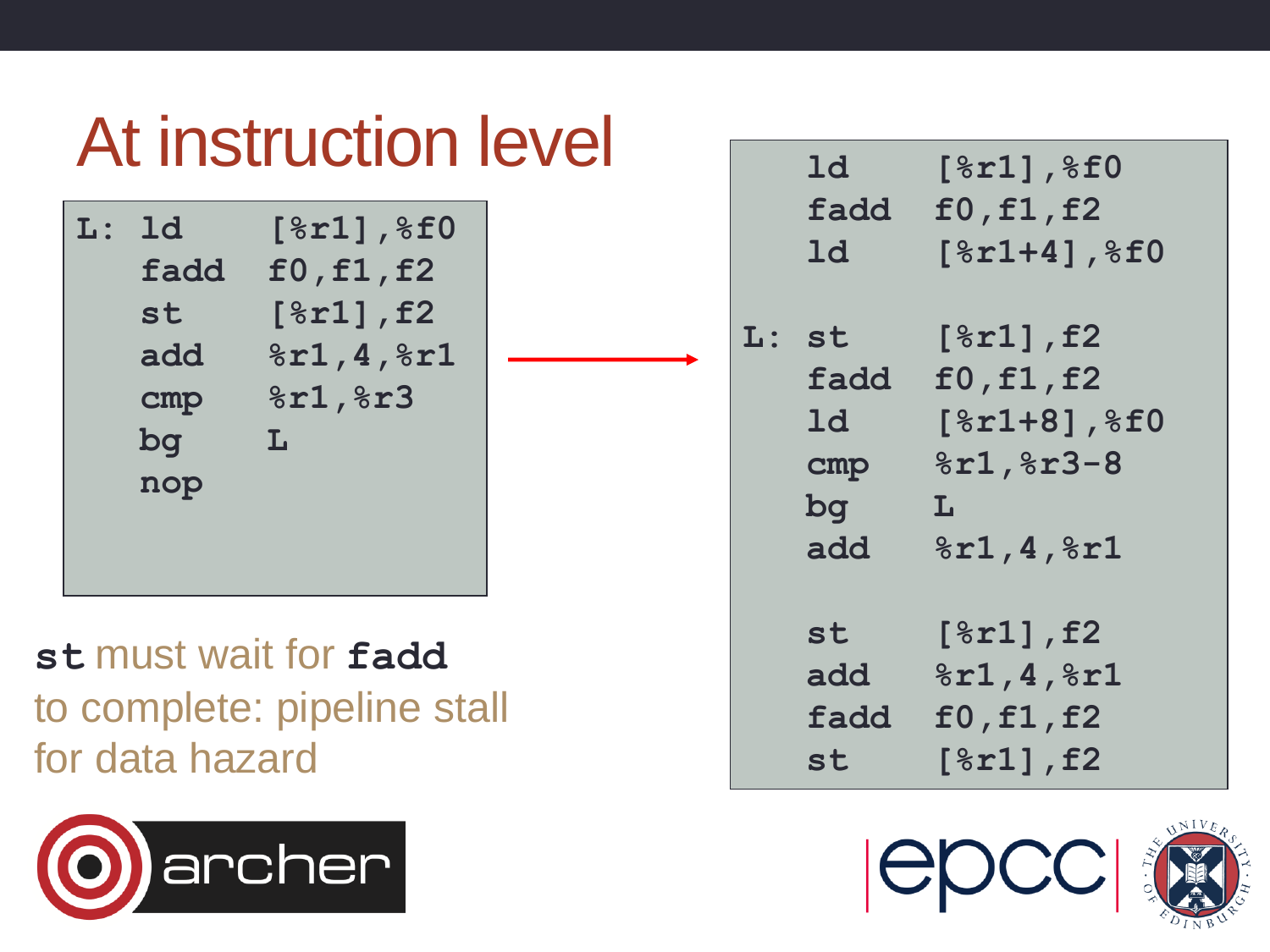#### Impediments to unrolling

- Function calls
	- except in presence of good interprocedural analysis and inlining
- Conditionals
	- especially control transfer out of the loop
	- lose most of the benefit anyway as they break up the basic block.
- Pointer/array aliasing
	- compiler can 't be sure different values don't overlap in memory



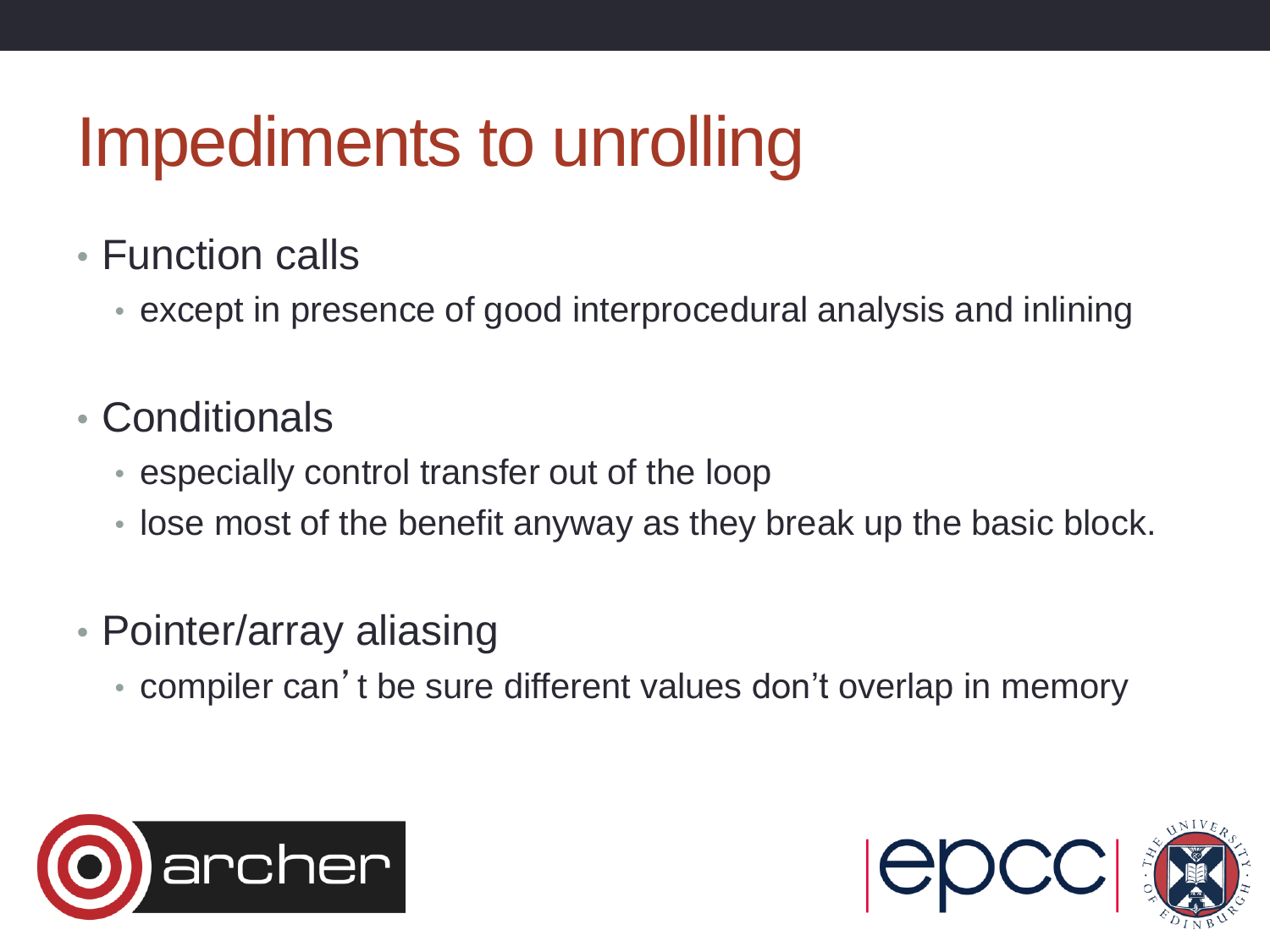```
Example
for (i=0;i<ip;i++){
    a[indx[i]] += c[i] * a[ip]; 
}
```
- Compiler doesn't know that **a[indx[i]]** and **a[ip]** don't overlap
- Could try hints
	- tell compiler that **indx** is a permutation
	- tell compiler that it is OK to unroll
- Or could rewrite:

archer

```
tmp = a[ip];for (i=0;i<ip;i++){
    a[indx[i]] += c[i] * tmp; 
}
```


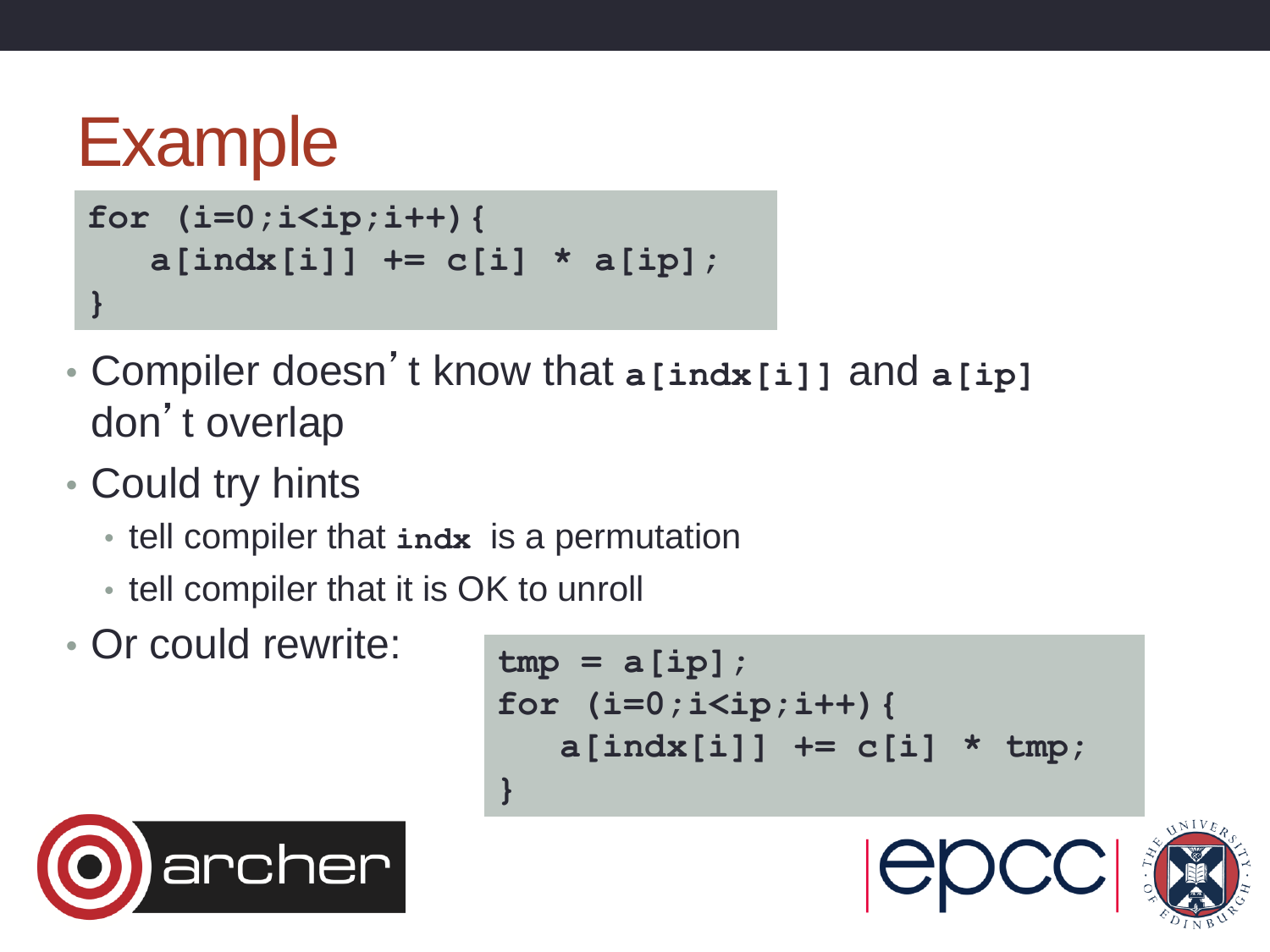# **Inlining**

- Compilers very variable in their abilities
- Hand inlining possible
	- very ugly (slightly less so if done via pre-processor macros)
	- causes code replication
- Compiler has to know where the source of candidate routines is.
	- sometimes done by compiler flags
	- easier for routines in the same file
	- try compiling multiple files at the same time
- Very important for OO code
	- OO design encourages methods with very small bodies
	- inline keyword in C++ can be used as a hint



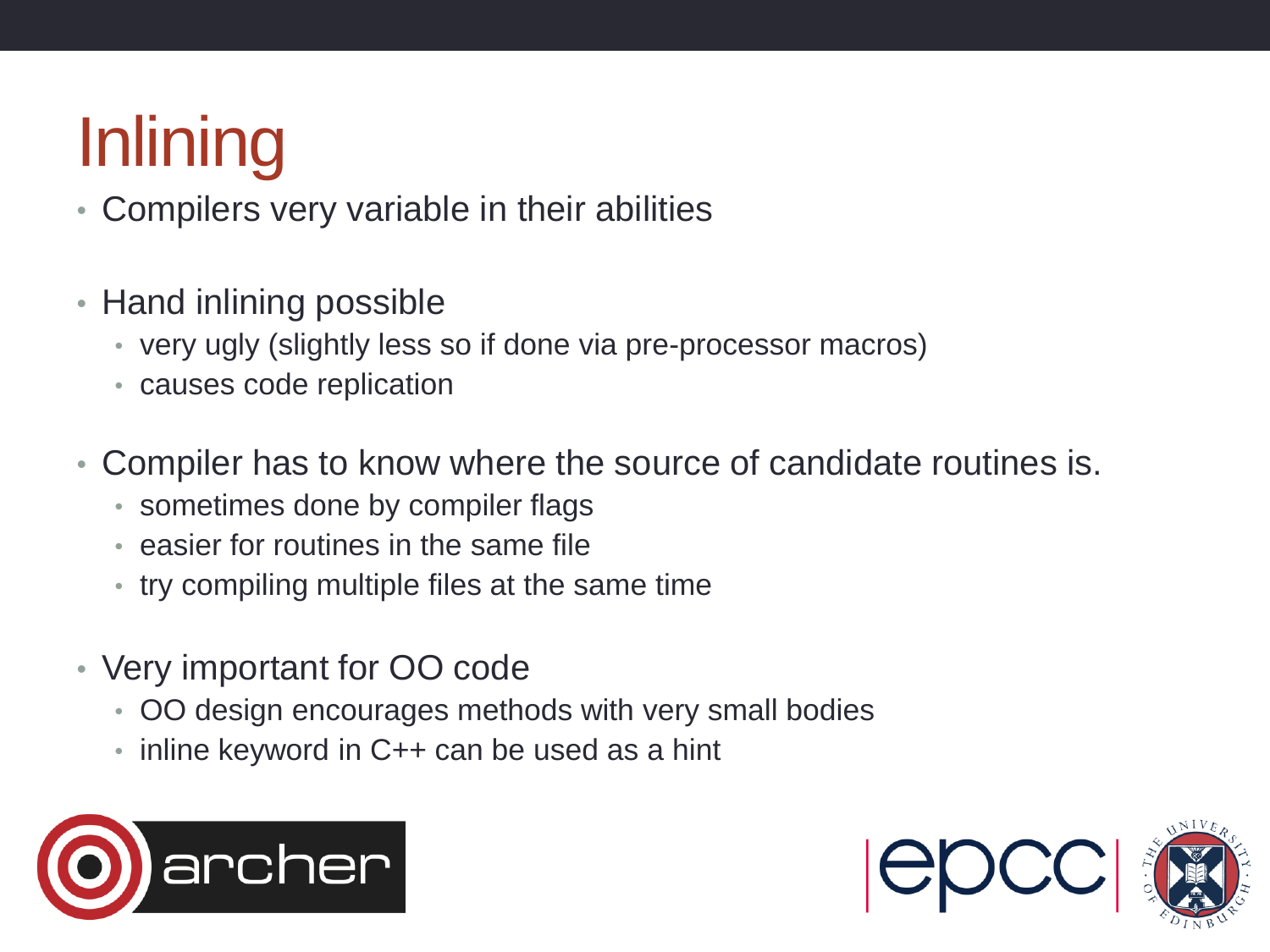## Multiple Optimisation steps

- Sometimes multiple optimisation steps are required.
	- Multiple levels of in-lining.
	- In-lining followed by loop un-rolling followed by CSE.
- The compiler may not be able to perform all steps at the same time
	- You may be able to help the compiler by performing some of the steps by hand.
	- Look for the least damaging code change that allows the compiler to complete the rest of the necessary changes.
	- Ideally try each step in isolation before attempting to combine hand-optimisations.



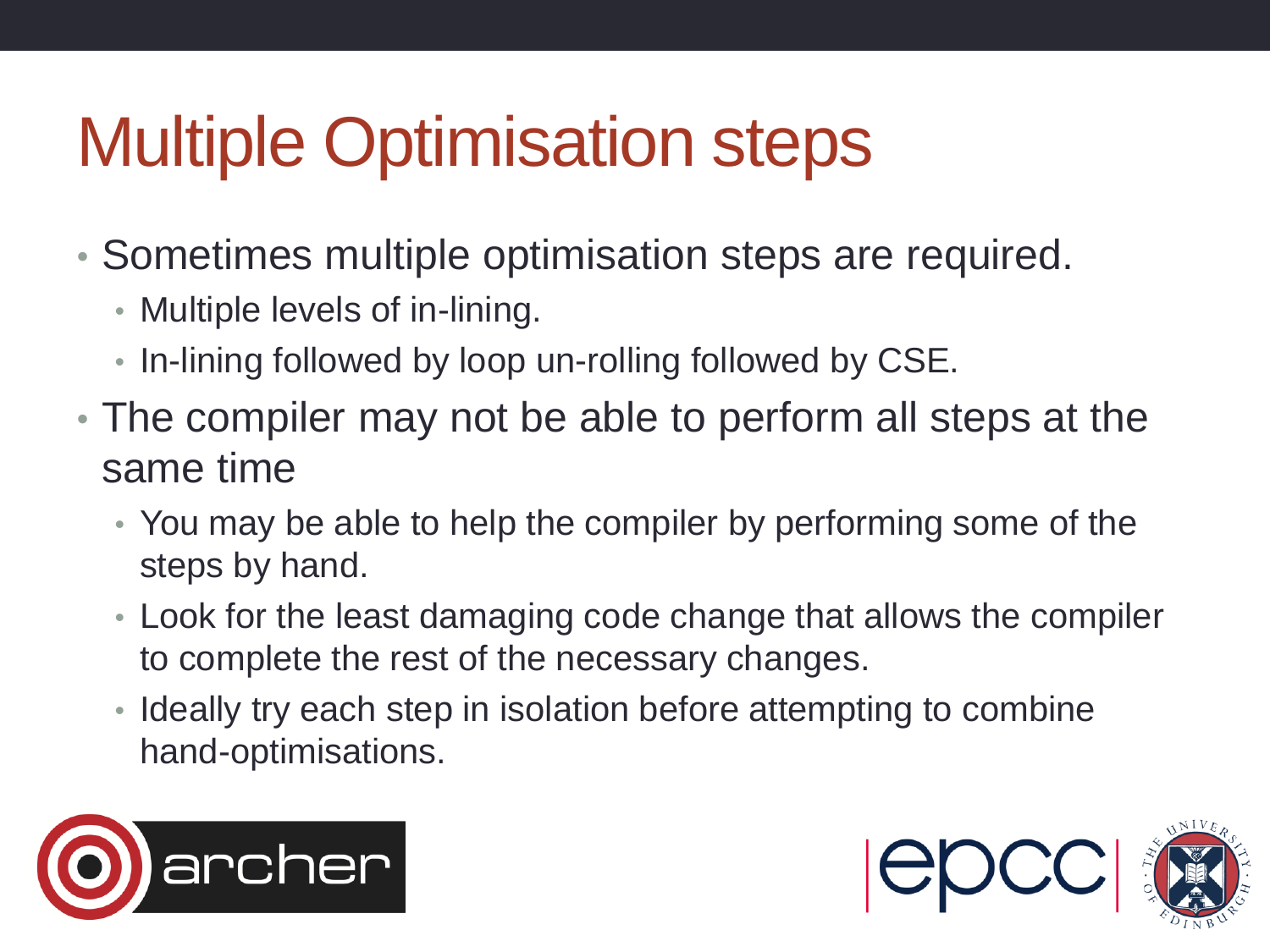# General Cray Compiler Flags

- Optimisation Options
	-
	-
	- **-O ipaN (ftn)** or **-hipaN (cc/CC)** inlining, N=0-5 [default N=3]
- Create listing files with optimization info
	- **-ra (ftn)** or **-hlist=a (cc/CC)** creates a listing file with all
	- **-rm (ftn)** or **-hlist=m (cc/CC)** produces a source listing with
- Parallelization Options
	- **-O omp (ftn)** or **-h omp (cc/CC)** Recognize OpenMP directives
	-

• **-O2** optimal flags [enabled by default] • **-03 aggressive optimization** 

optimization info

loopmark information

[default] • **-O threadN (ftn)** or control the compilation and **h** threadN (cc/CC) **-** control the compilation and optimization of OpenMP directives,  $N=0-3$  [default  $N=2$ ]

→ More info: man crayftn, man craycc, man crayCC





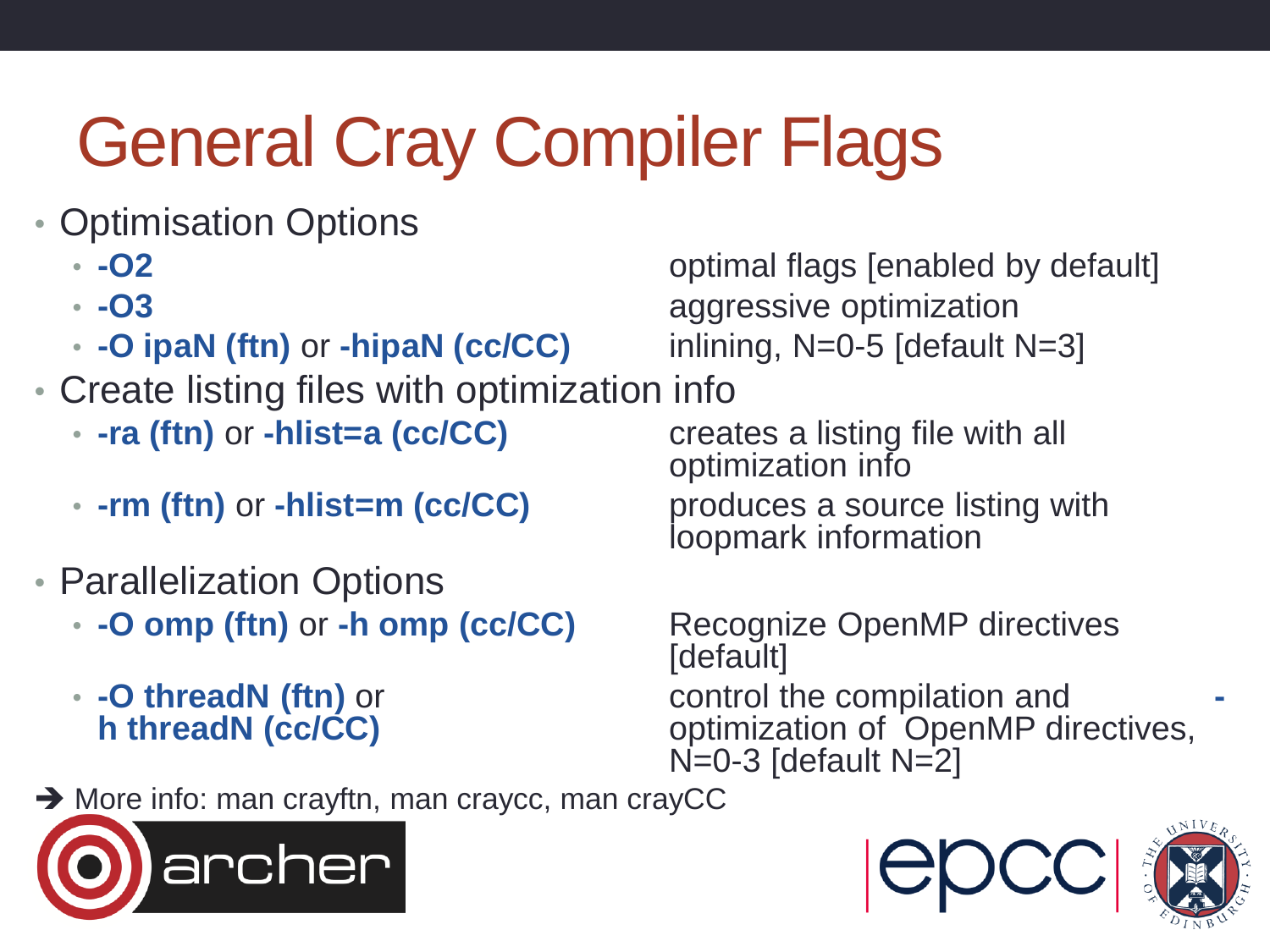#### Recommended CCE Compilation Options

- Use default optimization levels
	- It's the equivalent of most other compilers -O3 or -fast
	- It is also our most thoroughly tested configuration
- Use -O3,fp3 (or -O3 -hfp3, or some variation) if the application runs cleanly with these options
	- **-O3** only gives you slightly more than the default **-O2**
	- Cray also test this thoroughly
	- **-hfp3** gives you a lot more floating point optimization (default is **-hfp2**)
- If an application is intolerant of floating point reordering, try a lower -hfp number
	- Try **-hfp1** first, only **-hfp0** if absolutely necessary (**-hfp4** is the maximum)
	- Might be needed for tests that require strict IEEE conformance
	- Or applications that have 'validated' results from a different compiler
- Do not use too aggressive optimizations, e.g. -hfp4
	- Higher numbers are not always correlated with better performance





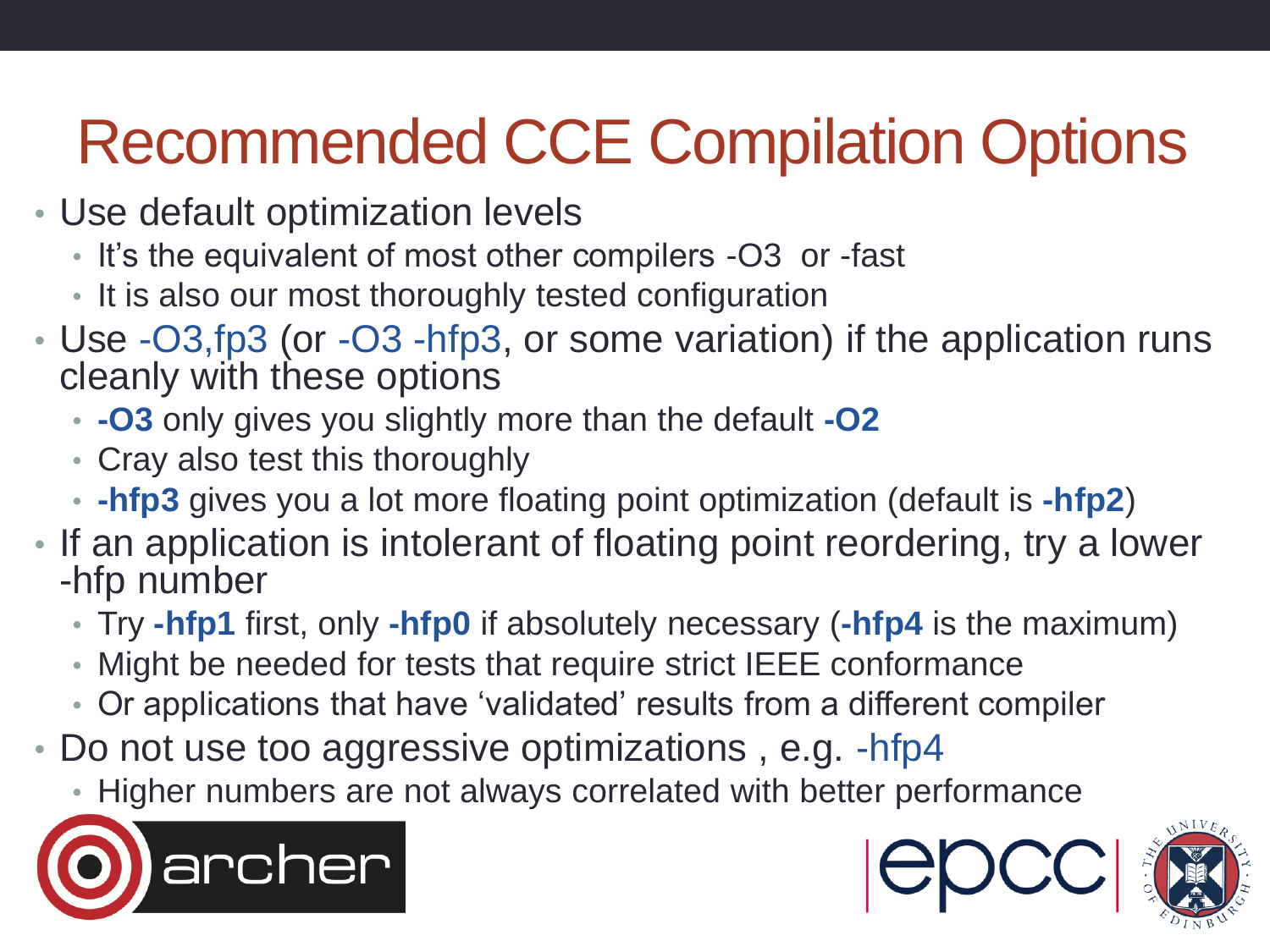### OpenMP

- OpenMP is ON by default
	- This is the opposite default behavior that you get from GNU and Intel compilers
	- Optimizations controlled by **-OthreadN (ftn)** or **-hthreadN (cc/CC)**,  $N=0-3$  [default  $N=2$ ]
	- To shut off use **-O/-h thread0** or **-xomp (ftn)** or **-hnoomp**
- Autothreading is NOT on by default
	- **-hautothread** to turn on
	- Interacts with OpenMP directives
- If you do not want to use OpenMP and have OMP directives in the code, make sure to shut off OpenMP at compile time



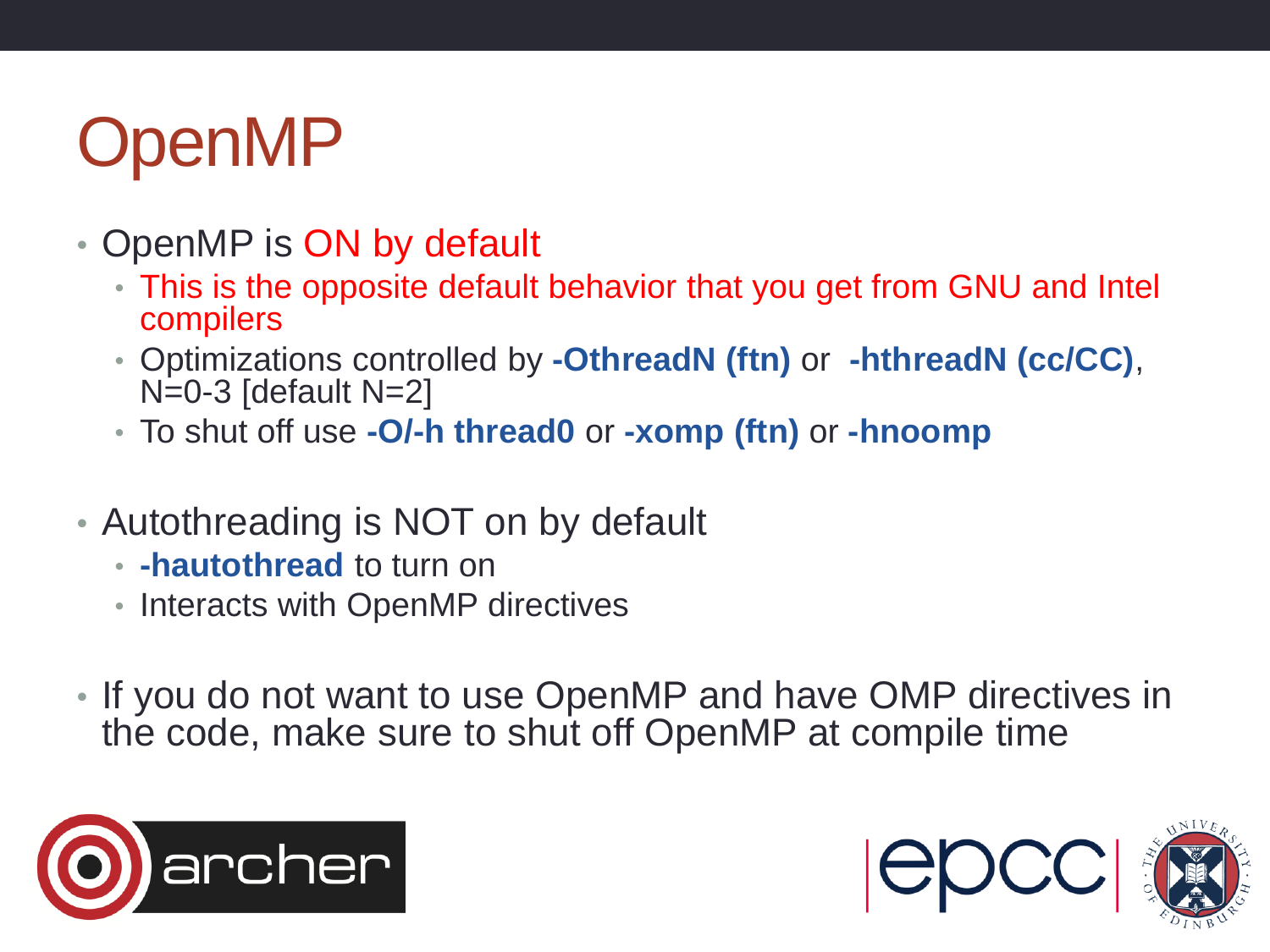# CCE – GNU – Intel compilers

- More or less all optimizations and features provided by CCE are available in Intel and GNU compilers
	- GNU compiler serves a wide range of users & needs
		- Default compiler with Linux, some people only test with GNU
		- **GNU defaults are conservative** (e.g. -O1)
			- -O3 includes vectorization and most inlining
		- Performance users set additional options
	- Intel compiler is typically more aggressive in the optimizations
		- Intel defaults are more aggressive (e.g -O2), to give better performance "out-of-the-box"
			- Includes vectorization; some loop transformations such as unrolling; inlining within source file
		- Options to scale back optimizations for better floating-point reproducibility, easier debugging, etc.
		- Additional options for optimizations less sure to benefit all applications
	- **CCE is even more aggressive** in the optimizations by default
		- Better inlining and vectorization
		- Aggressive floating-point optimizations
		- OpenMP enabled by default
- GNU users probably have to specify higher optimisation levels



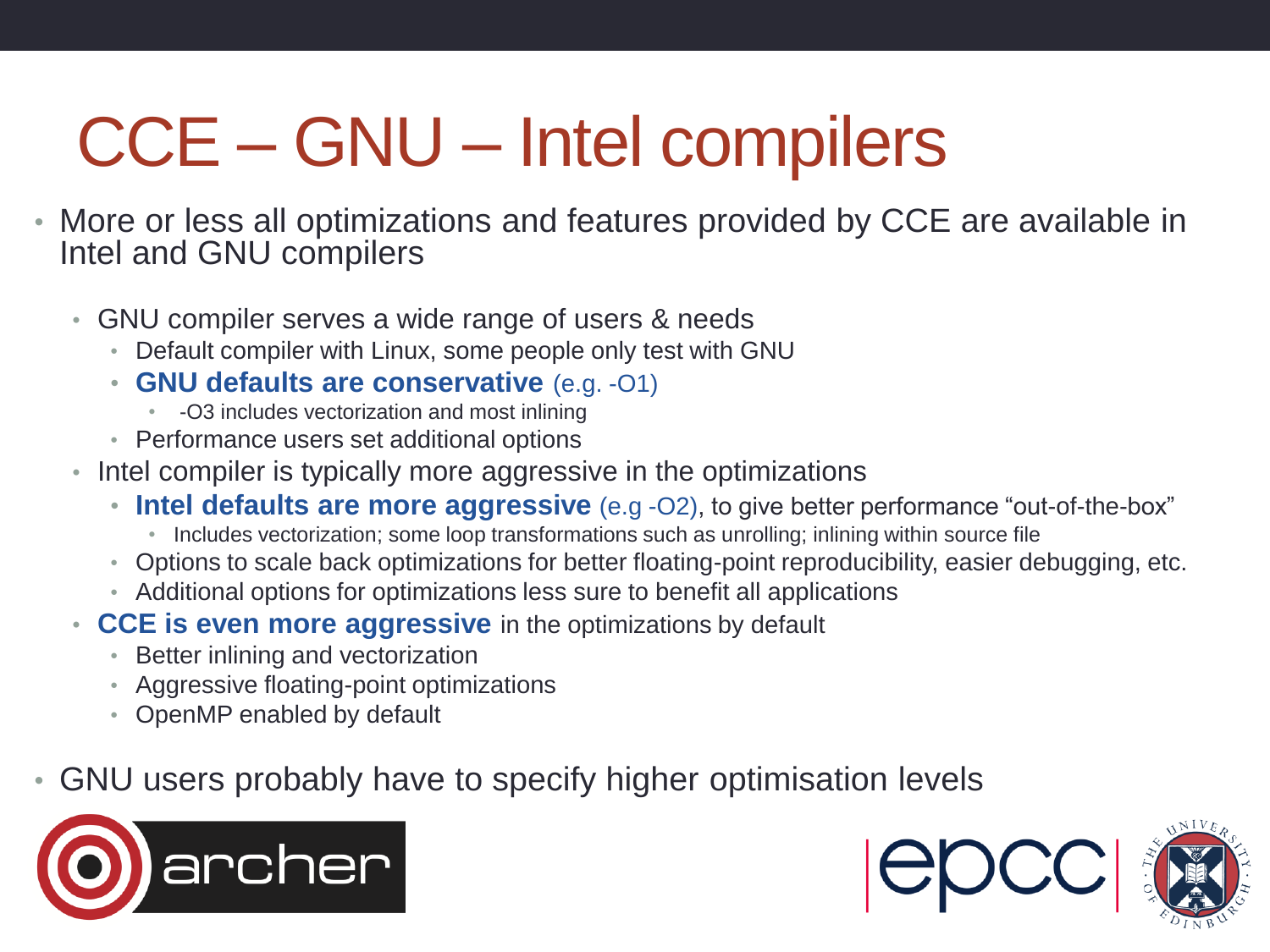# Cray, Intel and GNU compiler flags

| <b>Feature</b>                       | <b>Cray</b>                    | <b>Intel</b>                                         | <b>GNU</b>                                               |
|--------------------------------------|--------------------------------|------------------------------------------------------|----------------------------------------------------------|
| Listing                              | $-hlist=a$                     | -opt-report3                                         | -fdump-tree-all                                          |
| Free format (ftn)                    | -f free                        | -free                                                | -ffree-form                                              |
| Vectorization                        | By default at -O1 and<br>above | By default at -O2 and<br>above                       | By default at -O3 or using<br>-ftree-vectorize           |
| <b>Inter-Procedural Optimization</b> | -hwp                           | -ipo                                                 | -fito (note: link-time optimization)                     |
| Floating-point optimizations         | -hfpN, $N=04$                  | -fp-model<br>[fast fast=2 precise]<br>except strict] | -f[no-]fast-math or<br>-funsafe-math-optimizations       |
| <b>Suggested Optimization</b>        | (default)                      | $-O2 - xAVX$                                         | -O2 -mayx -ftree-vectorize<br>-ffast-math -funroll-loops |
| <b>Aggressive Optimization</b>       | $-O3 - hfp3$                   | -fast                                                | -Ofast -mayx<br>-funroll-loops                           |
| OpenMP recognition                   | (default)                      | -fopenmp                                             | -fopenmp                                                 |
| Variables size (ftn)                 | -s real64<br>-s integer64      | -real-size 64<br>-integer-size 64                    | -freal-4-real-8<br>-finteger-4-integer-8                 |